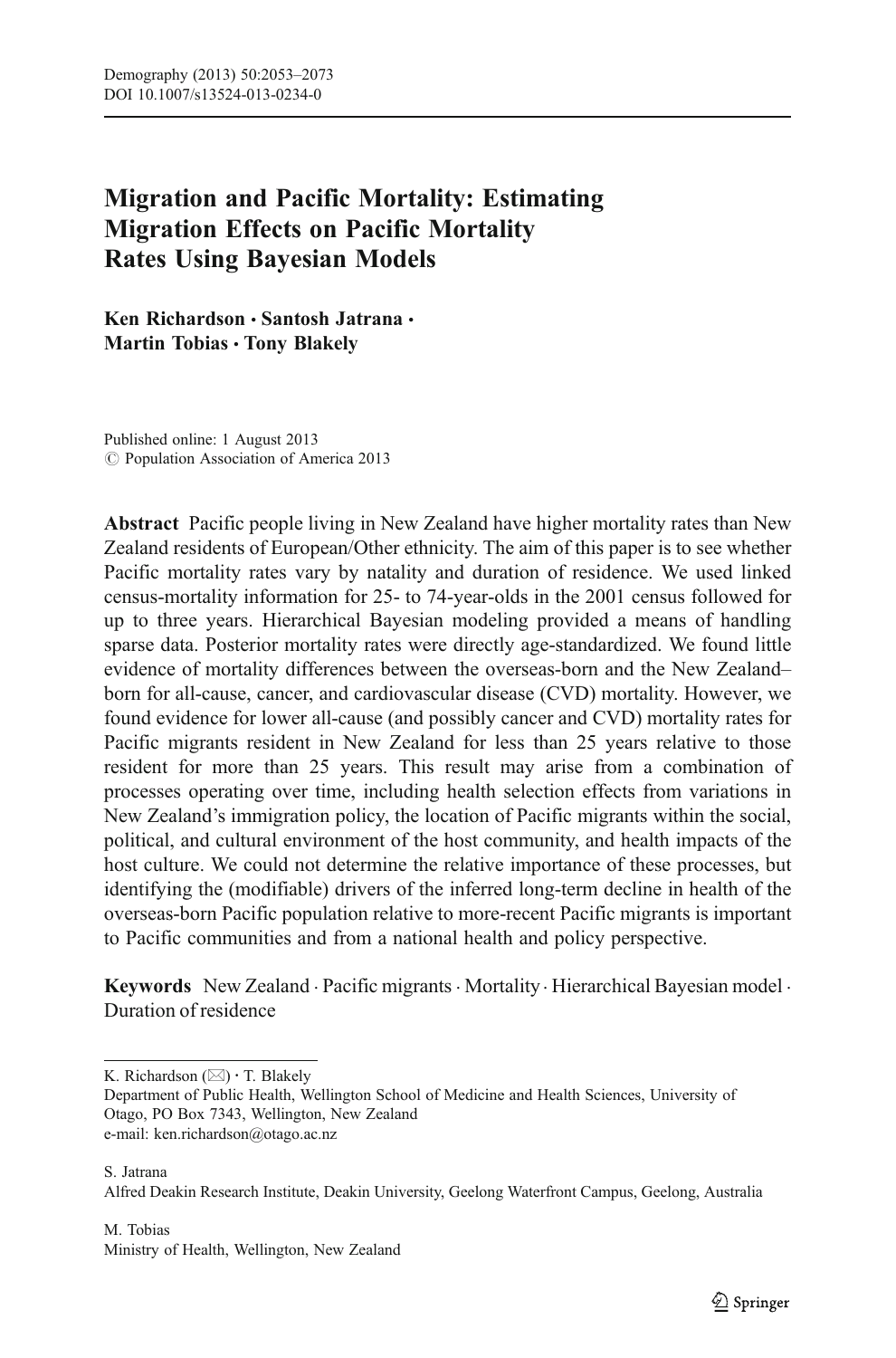# <span id="page-1-0"></span>Introduction

Pacific peoples have been part of New Zealand society for over 100 years, and the country has enjoyed constitutional relationships with the Cook Islands, Niue, Tokelau, and (Western) Samoa since early last century (King [2004](#page-20-0)). Pacific migrants and their descendants have become a significant minority population in New Zealand and will constitute about 10 % of the national population by 2026 (Statistics New Zealand [2010\)](#page-20-0). Thus, Pacific people will play an increasingly important role in determining the national health profile and demands on the New Zealand health system. However, because the Pacific population is small and relatively young, previous research into the health of Pacific New Zealanders has been hampered by sparse data. To reduce the impact of data sparseness, we used a Hierarchical Bayesian shrinkage estimator and an extensive mortality data set to investigate the health of New Zealand–born and overseas-born Pacific people, an approach that is applicable to analyses of other migrant groups for which sparse data is problematic.

The demographic characteristics of Pacific people in New Zealand today reflect distinct migration histories. The Pacific population of the country grew slowly until 1945, when the population stood at just over 2,000 (0.1 % of the national population). Labor shortages after World War II and during New Zealand's economic expansion in the 1960s and early 1970s resulted in increased migration from Pacific countries. A desire to control the flow of Pacific migrants inspired changes in immigration policy: for example, while Cook Islanders and Niueans (since 1901) and Tokelauans (since 1916) are considered New Zealand citizens, the Western Samoan Quota scheme was established to facilitate and regulate migration from Samoa (Appleyard and Stahl [1995;](#page-19-0) Beaglehole [2007](#page-19-0)). However, the demand for unskilled labor also determined how strictly immigration policies were enforced. In effect, when labor was short, the migration of Pacific people to New Zealand was relatively unrestricted (Beaglehole [2007\)](#page-19-0). This resulted in a significant increase in the number of migrants from the Pacific Islands—mainly Samoa, Tonga, the Cook Islands, Niue, and Tokelau—and therefore in the number of Pacific people living in New Zealand (Cook et al. [1999\)](#page-19-0). Following steady migration-driven growth until the early 1970s, the Pacific population of New Zealand reached approximately 65,000 people, or 2 % of the national population, by the 1976 census (Statistics New Zealand and the Ministry of Pacific Island Affairs [2010\)](#page-20-0).

Following recession and a change in New Zealand's economic fortunes, a major review of immigration policy in 1974 led to the tightening of immigration policy for Pacific migrant groups other than those from the Cook Islands, Niue, and Tokelau, who were still considered New Zealand citizens. As a result, net migration from the Pacific region slowed, and it even became negative during the early 1980s (Cook et al. [1999\)](#page-19-0). However, permanent or long-term migration from the Pacific increased significantly after major changes in immigration policy in 1986, which saw an emphasis on nationality and ethnic origin as the basis for admission replaced by educational, business, professional, age, and asset requirements. A military coup in Fiji in 1987 and growing demand for migrants in the late 1980s also (positively) impacted Pacific migration.

The New Zealand economy was drastically restructured in the late 1980s, causing a significant decline in unskilled and semi-skilled employment by the early 1990s.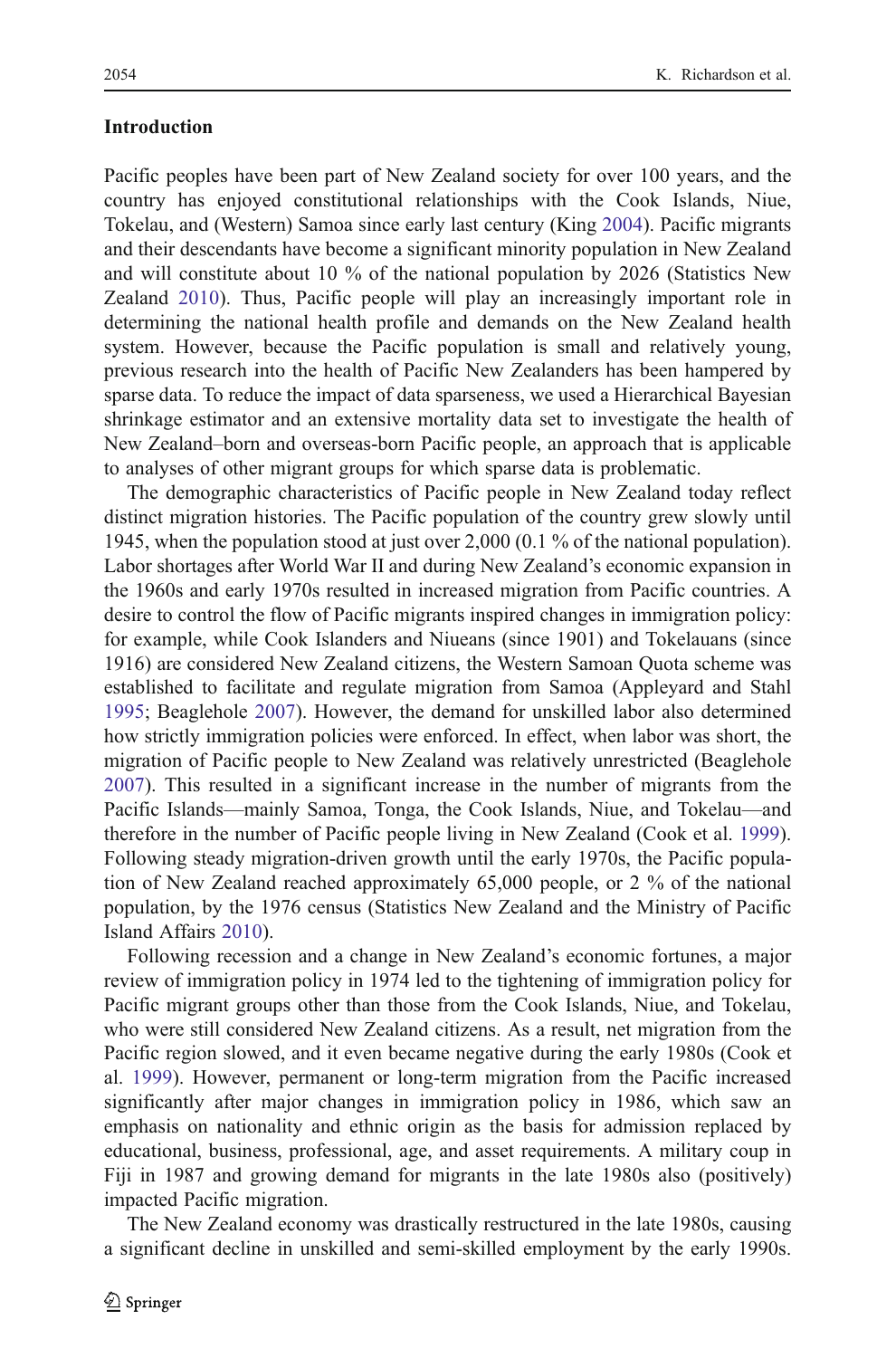Because Pacific employment was concentrated in these industries, a net migration loss to Polynesian countries followed. However, by 2001, Pacific people had found new ways to gain residency as New Zealand adopted more flexible rules relating to changes in visa/permit status. The overall result of these events is reflected in the following estimates (from Bedford [2007](#page-19-0)) for the number of long-term or permanent migrants of Pacific nationals: 10,281 (1986–1991), 3,732 (1991–1996), 11,114 (1996–2001), and 15,898 (2001–2006). By the 2006 census, the Pacific population in New Zealand numbered approximately 266,000, or 6.9 % of the national population (Statistics New Zealand and the Ministry of Pacific Island Affairs [2010\)](#page-20-0). The five largest Pacific groups resident in New Zealand at this time were Samoan (131,103), Cook Island (58,008), Tongan (50,481), Niuean (22,476), and Fijian (9,861).

In numerical terms, though, the contribution of migration to New Zealand's Pacific population is relatively minor: since the late 1970s, less than 20 % of its growth has been attributable to immigration (Cook et al. [1999](#page-19-0)). As natural increase has taken over from migration as the main driver of population growth, the proportion of Pacific people born in New Zealand has steadily increased, reaching over 60 % by the 2006 census (Statistics New Zealand and the Ministry of Pacific Island Affairs [2010](#page-20-0)). In consequence, the New Zealand– born Pacific population has a more youthful age structure than the overseasborn Pacific population (Ministry of Pacific Island Affairs [2011b\)](#page-20-0). The Pacific population is also diverse, with more than 20 ethnic communities, each with its own language, distinctive culture, and history of settlement in New Zealand (Ministry of Pacific Island Affairs [2011b](#page-20-0)). Linking this ethnic diversity, however, is a fair degree of shared ancestry and customs, as well as the common experience of migration, acculturation, and discrimination.

Migration has long been linked to health. For example, many studies from North America (Gushulak [2007](#page-19-0); Hummer et al. [1999](#page-20-0); Hyman [2001;](#page-20-0) Markides and Eschbach [2005;](#page-20-0) Morales et al. [2002](#page-20-0); Singh and Siahpush [2001,](#page-20-0) [2002](#page-20-0)), Europe (Anson [2004](#page-19-0); Deboosere and Gadeyne [2005](#page-19-0); Williams et al. [1997\)](#page-20-0), and Australia (Kouris-Blazos [2002;](#page-20-0) Strong et al. [1998;](#page-20-0) Taylor et al. [1999\)](#page-20-0) have shown that immigrants to a new country are often in better health upon arrival in the destination country than their native-born counterparts, despite (often) lower socioeconomic status that might otherwise suggest poorer health profiles. Over time, however, the benefits of this positive health selection disappear, resulting in lower health status among long-standing migrants and their descendants than among new migrants (Gushulak [2007](#page-19-0); Hyman [2001](#page-20-0); Morales et al. [2002](#page-20-0)). A migrant health advantage does not hold for all populations and health outcomes, however. Some studies have shown that immigrants arrive in their host countries with a health disadvantage compared with the majority population in the host country, implying a higher risk of disease in their country of origin and the absence of any healthy migrant effect (Albin et al. [2005](#page-19-0); Gadd et al. [2003](#page-19-0); Harding et al. [2008;](#page-19-0) Jamrozik et al. [2001](#page-20-0)).

Several explanations exist for the ostensibly better health of new migrants. The healthy migrant effect provides one such explanation. Specifically, it posits that immigrants do not constitute a random sample of the source country population but are positively selected on health characteristics and so are healthier on average than those remaining in their country of origin. This selection of healthy persons from the source country could be due to the requirement that potential migrants undergo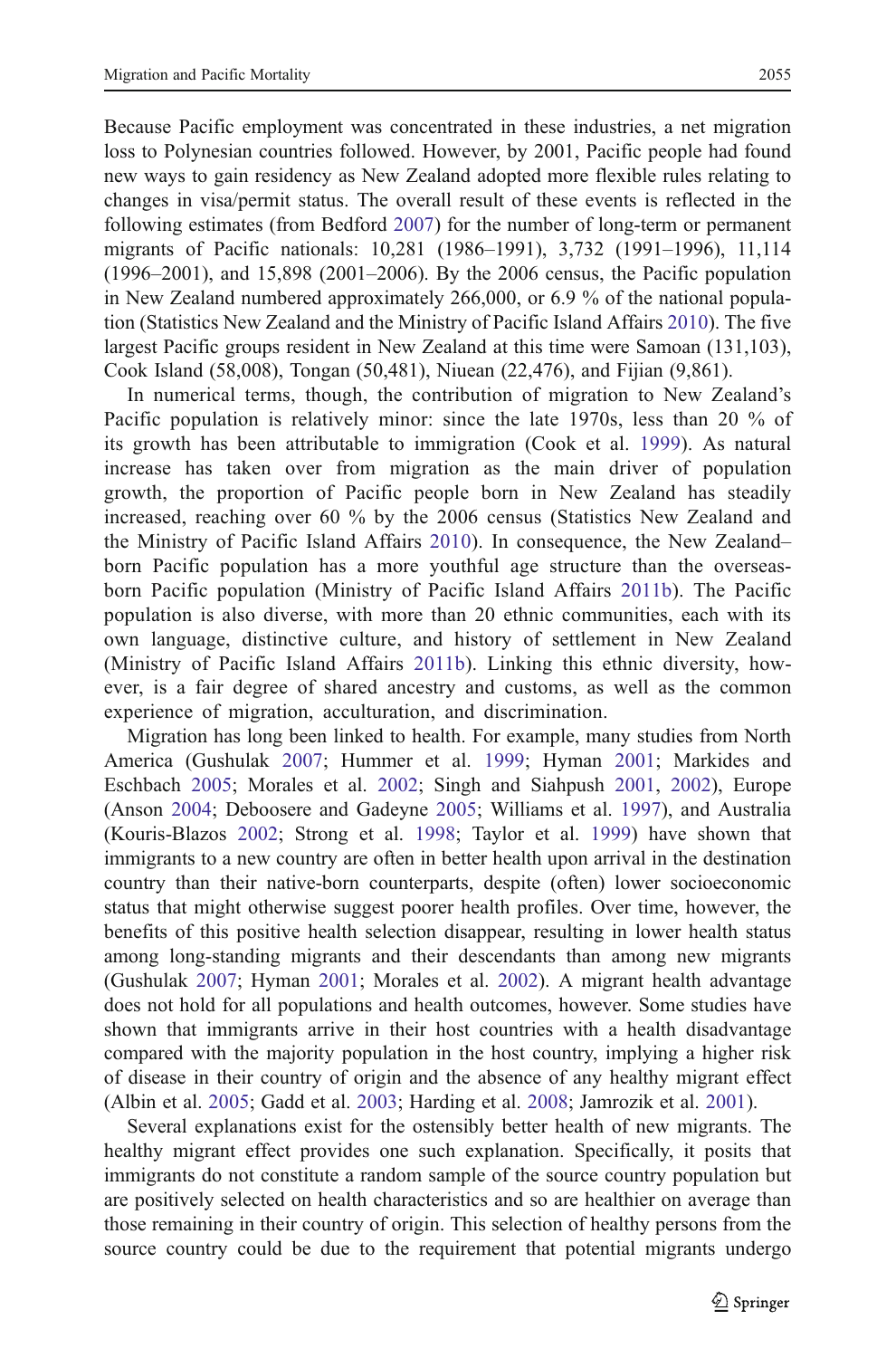medical screening (direct selection), or from immigration policies favoring tertiary education, occupational skills, and wealth (indirect selection). The extent of health selection for Pacific migration to New Zealand has differed among Pacific ethnic groups. For example, people from the Cook Islands and Niue—with constitutional rights to settle in New Zealand—have often experienced less health selection than those from Tonga or Samoa, though this difference in health selection "pressure" has varied over time. We return to this point in the discussion.

Complementing this "healthy immigrant" effect may be a corresponding "unhealthy emigrant" effect. This hypothesis has been proposed for Hispanic people in the United States, who have better-than-expected health and mortality compared with non-Hispanic whites despite having lower socioeconomic status. The theory is that some migrants who become (chronically) ill return to their home (source) country to die and are thus not counted in the mortality rate of the destination country (Abraido-Lanza et al. [1999;](#page-19-0) Franzini et al. [2001](#page-19-0)). Many factors could affect return migration: for example, distance from the country of origin, ease of return, eligibility for superannuation, and access to health care in the country of origin. Moreover, the impact of any "unhealthy emigrant" effect may be declining for the Pacific population in New Zealand as the proportion of the population that is native-born increases.

In the putative form of the healthy migrant effect, the relative health benefit from the initial selection process is highest at the time of arrival and erodes thereafter as migrant health status is influenced by conditions in the new country (acculturation). In reality, acculturation can have a positive or a negative impact on health, depending on the style of acculturation (Berry [1990\)](#page-19-0), differences in health between the source and destination countries, and the strength of health selection for the particular migrant population.

Migrants are also vulnerable to discrimination because of immigrant status and/or ethnic origin (McKay et al. [2006\)](#page-20-0). Discrimination is a determinant of an individual's state of health, which in turn is linked to social structure and hierarchy, socioeconomic class, gender, and ethnic group (Commission on Social Determinants of Health [2008\)](#page-19-0). Discrimination can have direct adverse effects on health, or it can impact health through its relation to access to health care services (Gee et al. [2006](#page-19-0); Williams and Mohammed [2009\)](#page-20-0). All migrants are at some risk of experiencing discrimination, but characteristics such as belonging to a visible minority may place such migrant communities at additional risk (Williams and Mohammed [2009](#page-20-0)). Thus, the health status of the migrant population may be improved or disadvantaged relative to their counterfactual health status (i.e., had they not migrated) as a result of multiple processes working in different directions.

A full explanation for health inequalities between Pacific and non-Pacific New Zealanders would require consideration of all three migration-related processes (selection, acculturation, and discrimination) as well as New Zealand–specific factors e.g., differential socioeconomic position by ethnicity, or biological susceptibility to some diseases. However, focusing just on migration, it is difficult to estimate the independent effects of health selection for migration and return migration, the waning of the consequent health benefits (should they exist) over time, and the health impacts of acculturation, as well as the experience of interpersonal and systemic racial discrimination in the destination country. Nevertheless, by examining whether mortality rates of overseas-born Pacific people differ from mortality rates of their New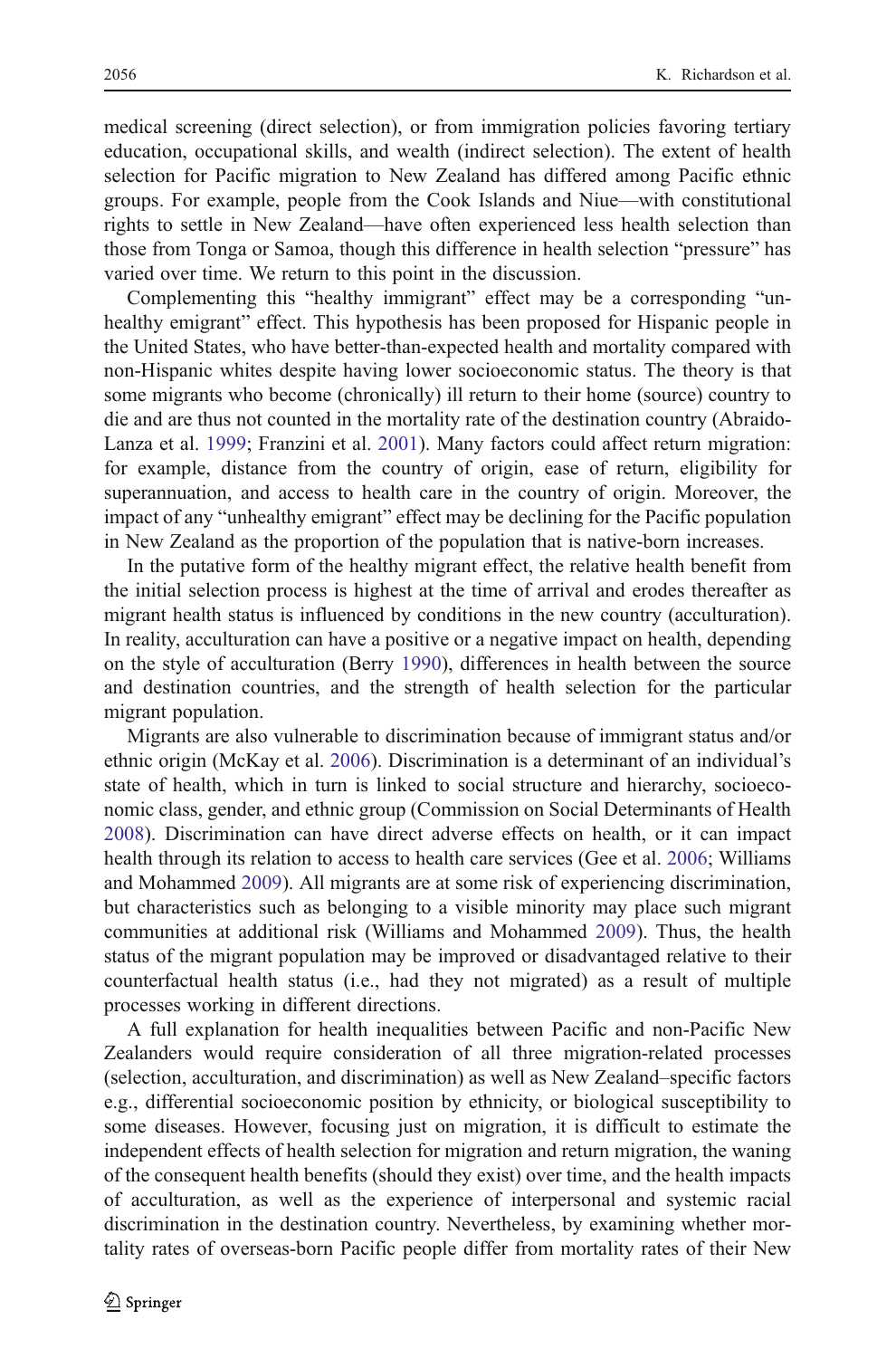Zealand–born counterparts and by determining whether the mortality rates change as duration of residence increases, we can better understand the net effect of the factors that contribute to the health of Pacific communities. Duration of residence (0–9 years, 10–24 years, and 25 years or longer) is used here as a proxy measure to capture the net result of the waning of health selection effects, the effects of acculturation, and exposure to racial discrimination on the health of first-generation Pacific New Zealanders. We do not attempt to separately distinguish the effects of age, age at migration, and duration of residence because of the linear relationship between them.

Often, new migrants have low income relative to long-standing migrants who have had the opportunity to find better-paying jobs and become more settled. If improving income also reduces mortality, then lower mortality rates among the most recent migrants will become even more apparent after adjusting for income. We adjust for income, hypothesizing that mortality differences between new and long-standing migrants would increase if there was a significant income-health relationship for Pacific migrants.

As noted earlier, previous research into Pacific health has often been hampered by the small-cell (sparse data) problem: mortality is an uncommon outcome, and Pacific populations in New Zealand are small and relatively young. For this reason, the migrant status of Pacific peoples as a source of variation in health status and health inequalities has generally received limited attention. However, Hajat et al. [\(2010\)](#page-19-0) used pooled data from the 1996–1999 and 2001–2004 New Zealand Census Mortality Study (NZCMS) to investigate all-cause mortality differences among New Zealand–born and overseasborn people of Asian, Pacific, and European/Other (non-Māori, non-Pacific, non-Asian) ethnicities. The main focus of that study was duration of residence (DoR), classified as less than 9 years, 10–19 years, 20–34 years, and 35 or more years. For overseas-born Pacific people, these authors found no statistically significant mortality differences by DoR relative to their New Zealand–born counterparts. Neither did they find a statistically significant difference in mortality between overseas-born and New Zealand–born Pacific subgroups. After considering several potential data biases, Hajat et al. concluded that there was no evidence for health selection for Pacific peoples migrating to New Zealand. However, because of the small-cell problem, they were unable to examine mortality effects by Pacific ethnicity or cause of death.

The current study advances the work of Hajat et al. in several respects. First, we use a Hierarchical Bayesian (HB) shrinkage estimator (Richardson et al. [2009](#page-20-0)) to calculate standardized posterior mortality rates: posterior mortality rates are "shrunk" toward a prior covariate structure, an approach that has significant advantages for the small-cell problem (Young et al. [2006\)](#page-20-0). Other advantages include protection against model misspecification and overdispersion (extra-Poisson variability) that are common in observational data, good out-of-sample predictive capabilities (Gelman et al. [2004\)](#page-19-0), realistic estimates of uncertainty without additional assumptions of asymptotic normality (Greenland [2008\)](#page-19-0), and a consistent framework for realistically complex models. Thus, although we do not explicitly include measurement error, the model could be extended to include Bayesian sensitivity approaches, which would allow estimates of bias from this source. Second, in addition to all-cause mortality, we look at mortality differences for Pacific people by cardiovascular and cancer causes of death. Third, we use only the 2001–2004 NZCMS data set, reducing concerns about temporal effects. Fourth, we investigate the role of income as a potential mediator between duration of residence (or natality) and mortality.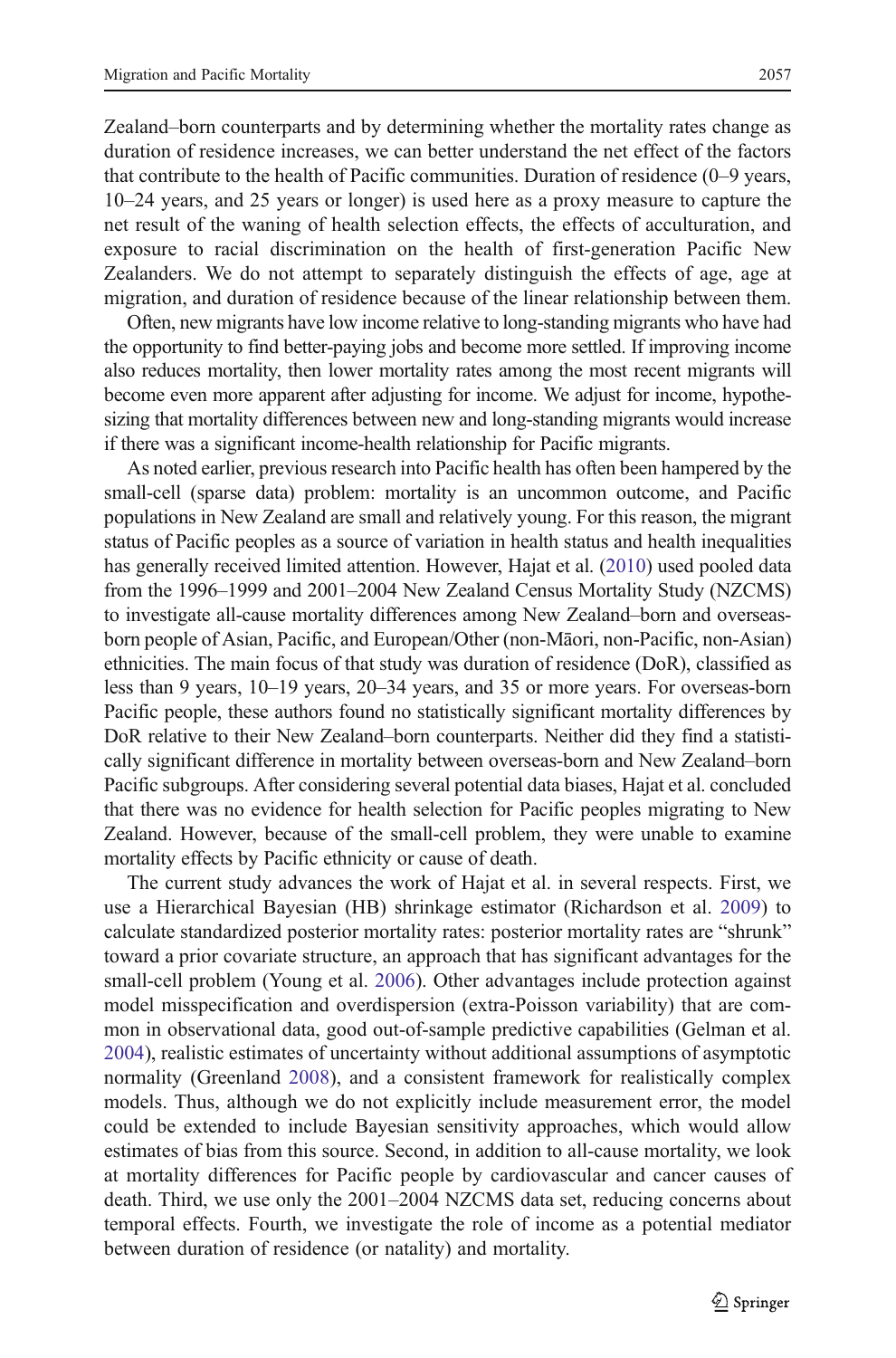In this article, we present aggregated posterior standardized mortality rates of Pacific people by migrant status in two ways. First we compare mortality rates by natality, specifically rates for those who are New Zealand–born (NZB) versus those who are overseas-born (OSB). Second, we compare DoR effects within the OSB population. We use linked census-mortality data for 2001–2004, thereby reducing the problems of a noncomparable collection of Pacific ethnic groups between census and mortality data (i.e., numerator-denominator bias; Tan et al. [2010\)](#page-20-0). Note that DoR periods 0–9 years, 10–24 years, and 25 years or longer correspond to arrival times after 1991, between 1976 and 1991, and before 1976, respectively.

#### Methods

We use linked census-mortality data from the 2001–2004 cohort of the NZCMS. Details of the linkage, weighting for incomplete linkage of mortality data to census data, and variable specifications can be found elsewhere (Fawcett et al. [2008\)](#page-19-0). Briefly, 72.8 % of eligible 2001–2004 Pacific death registration records were linked to the national 2001 census (82.2 % for European/Other). Because not all mortality records were linked to a corresponding census record, correction for any linkage bias and consequent underestimation of mortality rates is necessary. Weights are calculated based on variables that are predictors of linkage in logistic regression analyses: age at census, sex, prioritized ethnicity, rurality, residential mobility of area unit, Territorial Authority, New Zealand deprivation index, months since census night at death, and cause of death. Having a valid household income variable requires that all adults were at their usual residence on census night *and* that they all responded to questions about income. Consequently, of all follow-up times available for this analysis, 28 % did not have a valid income variable.

Because income is probably more a mediator than a confounder of the relationship between natality (or DoR) and mortality, our main results are derived from models in which income is not included in the model or in the underlying data. The data set for this analysis (identified as the "large" Pacific data set) are from censusmortality records agnostic to the presence or absence of income. However, we are also interested in the possible mediating effects of income, so to compare models that include or exclude income, a second data set (the "small" Pacific data set) is extracted from records for which income was not missing. The following description relates to the analysis that includes income (using the small Pacific data set), and we leave to the reader the simplifications required for models applied to the large Pacific data set.

For the OSB-NZB comparison, data are restricted to 176,523 person-years of follow-up for 25- to 74-year-old Pacific people with nonmissing data on follow-up time and covariates. Analyses are conducted on data for the 120 strata formed by cross-classifying sex (dichotomous) by age (10 groups) by income (tertiles) by natality (two groups). For the comparison of OSB Pacific mortality rates by DoR, analyses are conducted on data for the 240 strata formed by cross-classifying sex (dichotomous) by age (10 groups) by income (tertiles) by DoR (four groups: 0–9, 10– 24, and 25+ years, plus NZB).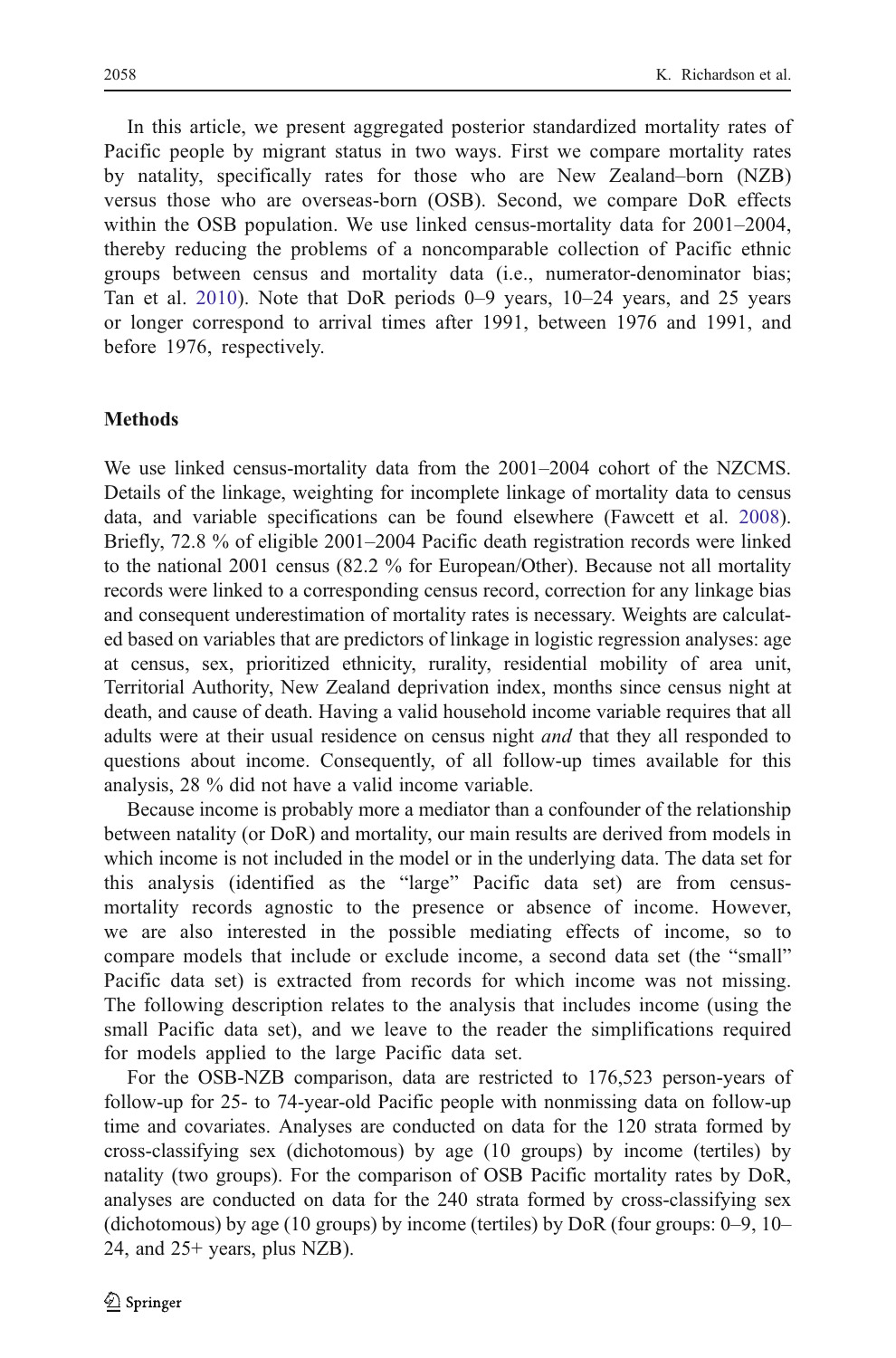<span id="page-6-0"></span>The ethnicity variable is classified using a "total count" definition (Statistics New Zealand [2005](#page-20-0)). For example, with this definition all of the following people are categorized as Pacific (i.e., self-identifying as Samoan, Cook Islands, Tongan, Niuean, Fijian, or other Pacific ethnicity): self-identified Pacific only; selfidentified Pacific and New Zealand European; and self-identified Pacific and Māori (the indigenous people of New Zealand).

For both the OSB-NZB and DoR analyses, we use 10 age groups: 25–29, 30–34, 35–39, 40–44, 45–49, 50–54, 55–59, 60–64, 65–69, and 70–74 years, centered at 45– 49 years and scaled so that each unit increase in scaled age corresponds to an actual increase of 10 years. Thus, the age ranges are represented by their endpoints, which become −2.0, –1.5, –1.0, –0.5, 0.0, 0.5, 1.0, 1.5, 2.0, and 2.5 after centering and scaling. To allow for the nonlinear increase in mortality with age, a linear spline for age with knots at age groups 45–49 and 60–65 is included in the prior mean (Eq. (3)).

We use equivalized household income, categorized into tertiles within strata of sex and (five-year) age groups and based on income for the total New Zealand Pacific population. Income ranks are median-centered. Consequently, income ranks (coded as 1, 2, 3) are transformed to  $(-1, 0, 1)$ .

#### Hierarchical Bayesian Poisson Regression

We largely follow the hierarchical Bayesian methods used previously by Blakely et al. [\(2009](#page-19-0)). In brief, the method for the OSB-NZB analysis is as follows (with DoR models for the Pacific OSB population similar in structure, but with strata of DoR substituted for natality). Assuming that death is a Poisson process such that for natality  $i(= 1, 2)$  and stratum  $j(= 1, \ldots, 60)$  with deaths  $d_{ij}$ , mortality rate  $\lambda_{ij}$ , and person-years at risk  $P_{ii}$ , and using the notation  $x \sim D[a, b]$  to represent a random variable x distributed as D with mean a and variance b, a three-level Poisson model is defined by

$$
d_{ij} | \lambda_{ij}, P_{ij} \sim \text{Poisson}\Big[\lambda_{ij} P_{ij}, \lambda_{ij} P_{ij}\Big],\tag{1}
$$

$$
\lambda_{ij} \mid \mathbf{x}_{ij}, \mathbf{\beta}, \varsigma \sim \text{gamma} \left[ \mu_{ij}, \mu_{ij}^2 / \varsigma \right], \tag{2}
$$

$$
\log(\mu_{ij}) = \mathbf{x}_{ij}^T \mathbf{\beta},\tag{3}
$$

$$
\beta, \zeta \sim \pi. \tag{4}
$$

The mortality rate  $\lambda_{ij}$  has a gamma distribution with mean  $\mu_{ij}$  and variance  $\mu_{ij}^2/\zeta$ , and the structural mean  $\mu_{ii}$  depends on covariate vector  $\mathbf{x}_{ij}$  and parameter vector  $\beta$ through a log-link function. Second-level parameters,  $\beta$  (the regression hyperparameters) and  $\zeta$  (the mortality rate variance or "shape" hyper-parameter) are assigned independent prior distributions ("hyper-priors") at the third level of the hierarchy. A standard approach is adopted for  $\beta$ , with proper but noninformative prior distributions for each component.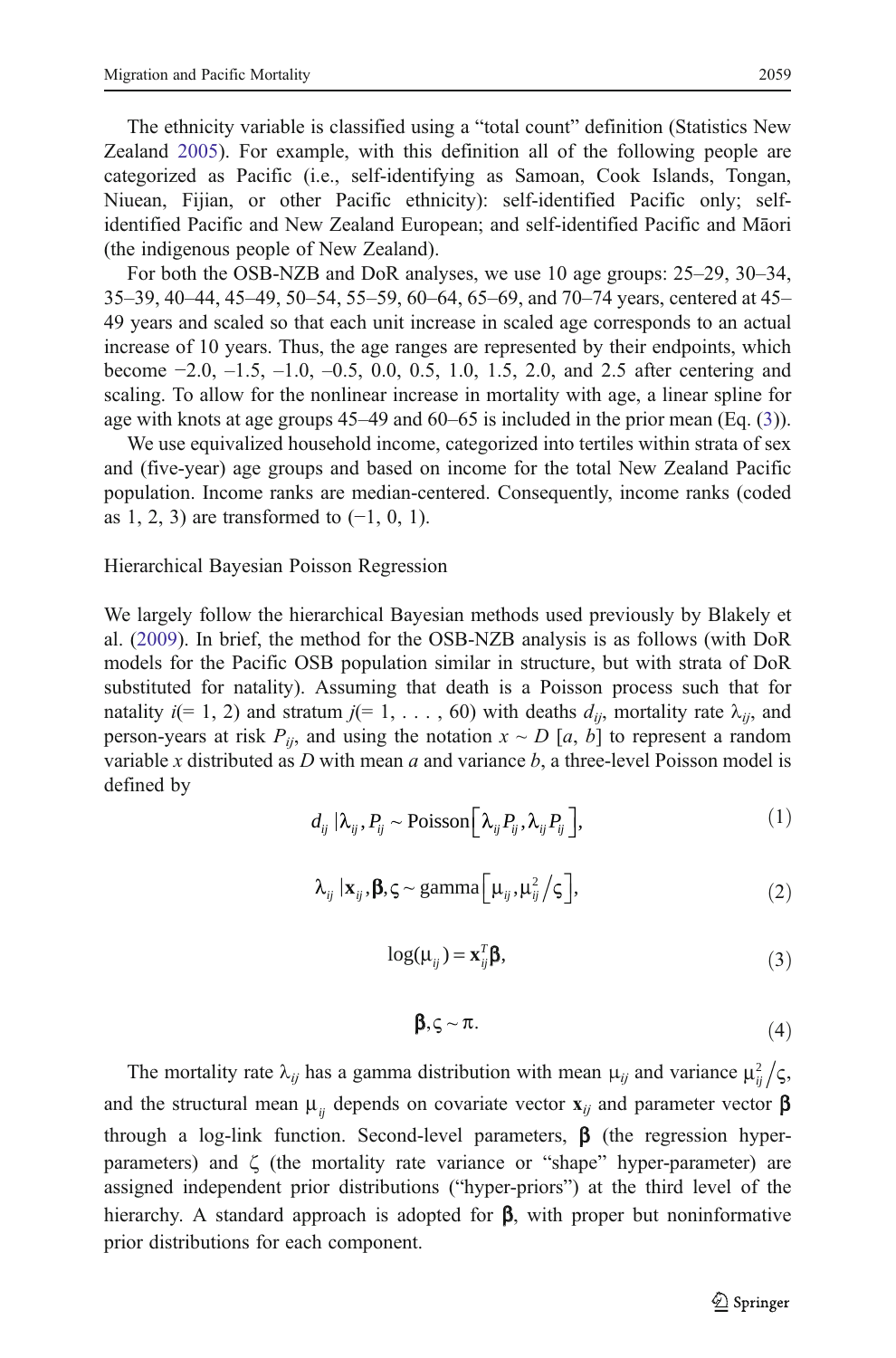From Eqs. ([1\)](#page-6-0) and [\(2](#page-6-0)), the observed deaths  $d_{ij}$ , conditional on hyper-parameters  $\beta$ and  $\zeta$ , have a marginal negative binomial distribution; in this sense, our structural model resembles the approach of Hajat et al. [\(2010](#page-19-0)). However, the hierarchical Bayesian model goes further by allowing the covariate structure to influence the mean of the posterior rate, but with a degree of influence that depends on the overall support for the covariate structure in the data as well as on how much local information is available. Given the structure of the model defined by Eqs. [\(1](#page-6-0)) and [\(2](#page-6-0)) and conjugacy of the Poisson and gamma distributions, the conditional posterior distribution for the mortality rate is also gamma with mean

$$
E\left[\lambda_{ij} \mid y_{ij}, \boldsymbol{\beta}, \boldsymbol{\zeta}\right] = B_{ij} \mu_{ij} + (1 - B_{ij}) y_{ij},\tag{5}
$$

where  $y_{ij} = d_{ij}/P_{ij}$  is the observed mortality rate in the *i*th natality of the *j*th stratum, and

$$
B_{ij} = \varsigma / (\varsigma + \mu_{ij} P_{ij}). \tag{6}
$$

Thus, the conditional posterior mean for  $\lambda_{ij}$  is a weighted average of the structural mean  $\mu_{ii}$  and the observed mortality rate  $(v_{ii})$ . The  $B_{ii}$ , which lie between 0 and 1, are known as shrinkage parameters because larger values shrink the conditional posterior mean mortality rates toward the structural mean. The gamma shape parameter  $\zeta$ provides a measure of the influence of the structural mean. We adopt the relatively uninformative uniform shrinkage prior of Christiansen and Morris ([1997\)](#page-19-0) for  $\zeta$  (see also Daniels [1999](#page-19-0)).

Following previous NZCMS work (Blakely et al. [2009;](#page-19-0) Young et al. [2006](#page-20-0)), we use interactions of (a) age and income and (b) sex and income as predictors of the structural mean mortality rate. Thus, for models that use income, the components of the regression hyper-parameters in Eq. [\(3](#page-6-0)) are

$$
\boldsymbol{\beta} = (\beta_0, \beta_{\text{sex}}, \beta_{\text{age}}, \beta_{\text{nat}}, \beta_{\text{inc}}, \beta_{\text{age}\times\text{inc}}, \beta_{\text{sex}\times\text{inc}}),
$$
\n(7)

where subscripts *nat* and *inc* denote natality and income, respectively. To allow comparison across OSB and NZB groups by age, posterior mortality rates are directly standardized to the follow-up times of the total Pacific population. Thus, for each agesex-income stratum, follow-up times are fixed at the total Pacific ( $NZB + OSB$ ) follow-up time in that (age-sex-income) stratum. Standardized rates are then computed as follows:

$$
\lambda_{nat, age}^* \sim \sum_{sex, inc} \lambda_{nat, age, sex, inc} \frac{\sum P_{nat, age, sex, inc}}{P_{tot}},
$$
\n(8)

where  $P_{nat,age,sex,inc}$  is follow-up time in strata of natality, age, sex, and income, and  $P_{Tot}$  is follow-up time summed over all strata. Standardization is often used in epidemiology to compare summaries of observations (e.g., mortality rates) that depend on strata that are not of direct interest (e.g., sex, income), and we follow that tradition here using posterior mortality rates. When it is necessary to compare rates or rate ratios across strata or models, we use stratum- or model-specific posterior samples to compute posterior estimates of differences, for which mean rates and credible intervals are computed.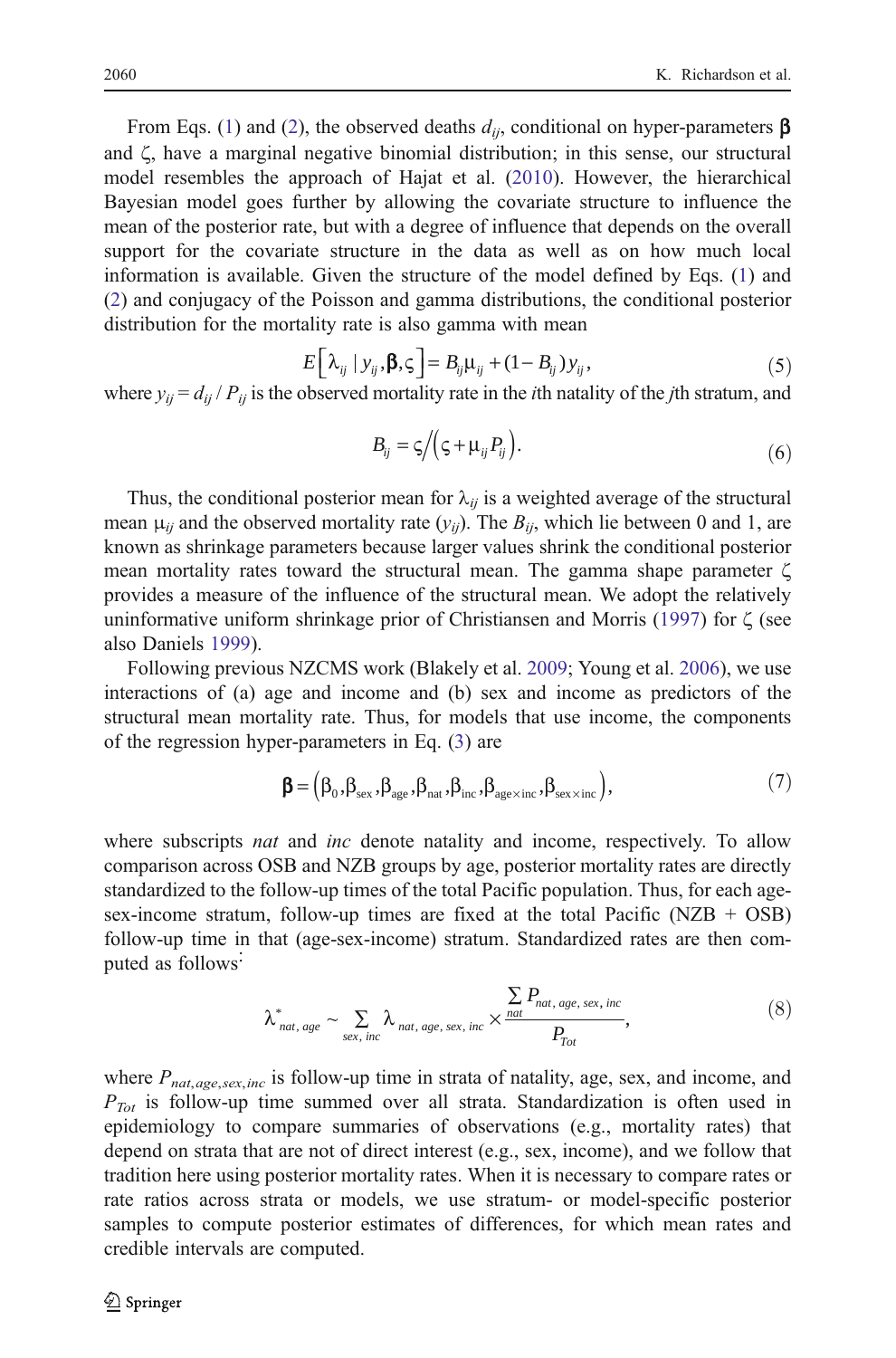All analyses and plots are done using the R environment [\(http://www.r-project.org\)](http://www.r-project.org/) for statistical computation version 2.13.0, available from the Comprehensive R Archive Network (CRAN) website [\(http://cran.r-project.org\)](http://cran.r-project.org/) or SAS 8.2 (SAS Institute Inc., Cary, North Carolina). All hierarchical Bayesian analyses use WinBugs 1.4, available online [\(http://www.mrc-bsu.cam.ac.uk/bugs/winbugs/contents.shtml](http://www.mrc-bsu.cam.ac.uk/bugs/winbugs/contents.shtml)), and the R2WinBUGS package version 2.1-16. The WinBugs and R code used for this analysis are available from the authors on request.

#### **Results**

Total follow-up times and deaths (weighted and unweighted) by age and sex for the large Pacific data set are given in Table [1](#page-9-0). The sparseness of data in this highly stratified data set is evident by the occurrence of the number 6 in the table (the minimum publishable value permitted for counts under Statistics New Zealand's confidentiality rules), despite the relatively wide age categories used for this table. As expected, the majority of OSB deaths tend to come from the 25+ years DoR group.

We first discuss models that exclude income and use the large Pacific data set. Posterior age-specific rate ratios, averaged across all age strata, are shown in Table [2.](#page-10-0) Averaging is a useful strategy in this case since although all-cause, cancer, and CVD mortality rates for both OSB and NZB groups vary by age (see Table [3](#page-11-0)), there is no evidence of age heterogeneity in the posterior rate ratios of OSB relative to NZB. For all causes of death, mortality rate ratios are close to unity, and all credible intervals include 1.0: the all-cause mortality rate ratio is 1.00, with a 95 % credible interval of 0.85 to 1.17.

Within the OSB population, there is evidence of lower mortality rates for migrants living in New Zealand for less than 24 years than for longer-standing migrants. Allcause mortality rates for Pacific people living in New Zealand for less than 10 years are 0.75 (0.62 to 0.91) times that for people living 25 or more years in the country. The corresponding estimate for people resident in New Zealand for 10–24 years is 0.78 (0.66, 0.92). Mean posterior estimates for cancer and CVD mortality rate ratios are less than unity in both 0–9 years and 10–24 years DoR strata, but credible intervals exclude the null only for cancer mortality in the 10–24 years stratum. Tables [4](#page-12-0), [5](#page-13-0), and [6](#page-14-0) provide the age-specific rates and rate ratios that underlie these averaged results.

Adjusting for income reveals slightly smaller protective effects of recent migration in age-averaged rate ratios. For example, the all-cause rate ratio for 0–9 years of residence compared with 25+ years of residence decreased from 0.84 to 0.75 after adjusting for income, and the 95 % credible interval excludes the null. However, none of the differences between models that include or exclude income are significant either within age strata or averaged across them.

Mean age-specific NZB mortality rates are often intermediate between mean rates for the 25+ years DoR stratum, and the 0–9 and 10–24 years DoR strata; averaged age-specific rate ratios for these DoR strata relative to the NZB stratum are not significant (rate ratios available on request).

We previously described the hierarchical Bayesian model as a shrinkage estimator, and it is of interest to see how shrinkage affects posterior rates. We provide an illustration in Fig. [1](#page-15-0), which shows smoothed plots of mean observed Pacific mortality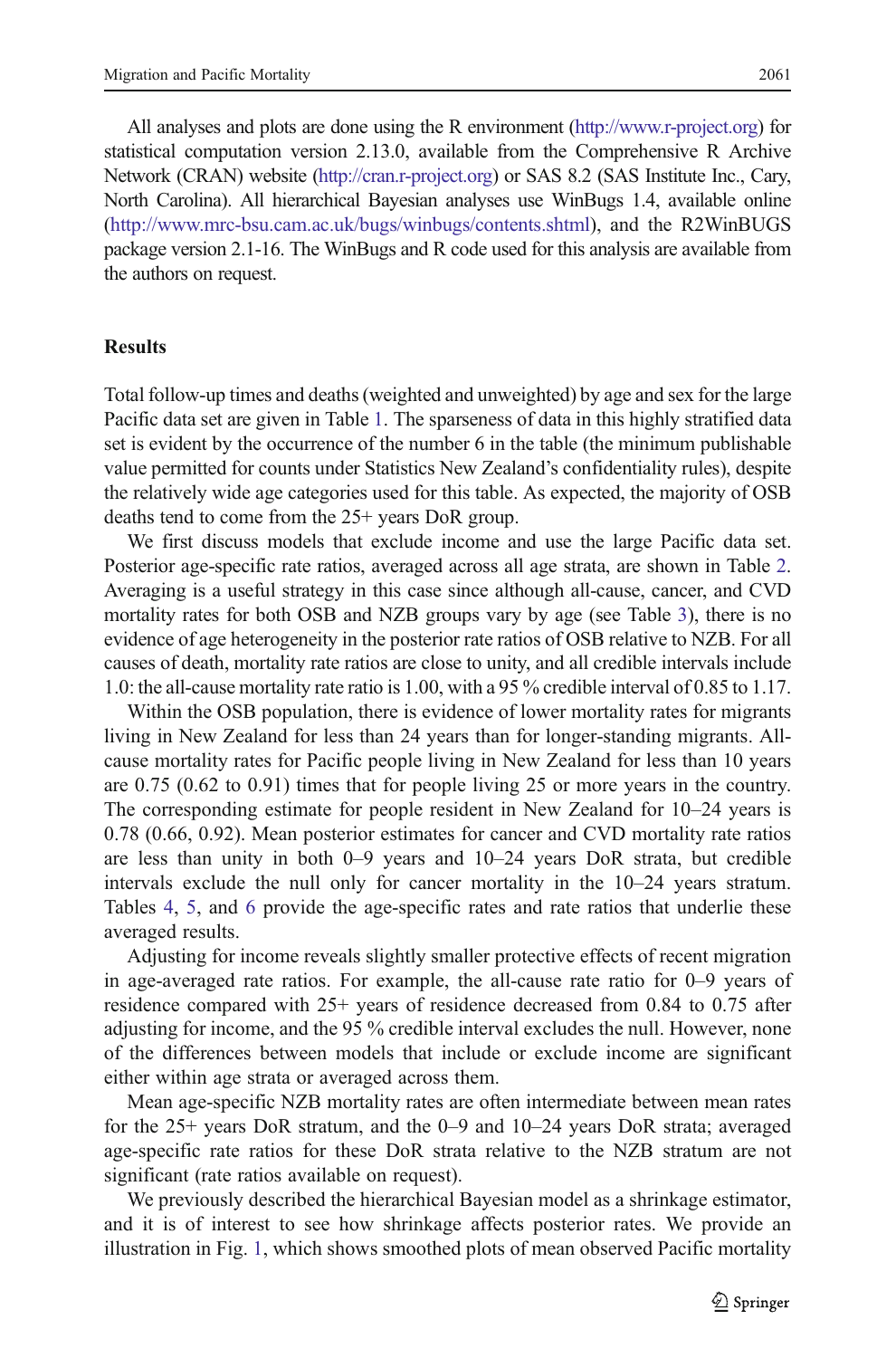<span id="page-9-0"></span>

|                      |           | Total             |                |                            | $0 - 9$ Years<br>DoR: |                |                            | $10-24$ Years<br>DoR |                 |                         | $25+Years$<br>DoR: |                |                            | NZB              |                          |                                |
|----------------------|-----------|-------------------|----------------|----------------------------|-----------------------|----------------|----------------------------|----------------------|-----------------|-------------------------|--------------------|----------------|----------------------------|------------------|--------------------------|--------------------------------|
| Sex                  | Age       | Person-<br>Years  | eaths<br>(WV)  | Deaths<br>$\hat{\epsilon}$ | Person-<br>Years      | Deaths<br>(UV) | Deaths<br>$\hat{\epsilon}$ | Person-<br>Years     | Deaths<br>(UV)  | Deaths<br>$\mathcal{E}$ | Person-<br>Years   | Deaths<br>(WV) | Deaths<br>$\hat{\epsilon}$ | Person-<br>Years | Deaths<br>(UV)           | Deaths<br>$\widehat{\epsilon}$ |
| Males and<br>Females |           | $25 - 74$ 245,985 | 969            | 1,314                      | 37,977                | 105            | 141                        | 60,621               | 150             | 204                     | 78,771             | 591            | 789                        | 68,619           | 135                      | 180                            |
|                      | $25 - 39$ | 120,045           | $\overline{6}$ | 144                        | 24,915                | 15             | 51                         | 32,817               | ಸ               | 36                      | 13,440             | 18             | 27                         | 48,876           | 39                       | 8                              |
|                      | $40 - 54$ | 82,716            | 249            | 339                        | 7,908                 | 27             | 36                         | 22,062               | 48              | 66                      | 36,465             | $\overline{4}$ | 186                        | 16,281           | 42                       | 51                             |
|                      | $55 - 74$ | 43,227            | 630            | 834                        | 5,151                 | 63             | $\mathfrak{A}$             | 5,742                | ವ               | 105                     | 28,866             | 435            | 576                        | 3,462            | 5                        | $\mathcal{C}$                  |
| Males                | $25 - 74$ | 115,932           | 570            | 777                        | 18,063                | 5              | 75                         | 26,892               | 75              | 108                     | 37,521             | 357            | 474                        | 33,453           | ವ                        | 117                            |
|                      | $25 - 39$ | 55,635            |                | 93                         | 12,123                | $\circ$        | $\overline{c}$             | 13,833               | $\overline{12}$ | 27                      | 6,144              | $\circ$        |                            | 23,538           | $\overline{\mathcal{E}}$ | 48                             |
|                      | $40 - 54$ | 39,900            | 150            | 210                        | 3,891                 | $\infty$       | $\overline{z}$             | 10,650               | 27              | 39                      | 17,130             | 84             | 108                        | 8,232            | $30\,$                   | 39                             |
|                      | $55 - 74$ | 20,394            | 357            | 477                        | 2,049                 | $30\,$         | 45                         | 2,412                | 39              | 51                      | 14,250             | 267            | 357                        | 1,683            | 24                       | $\overline{\mathcal{E}}$       |
| Females              | $25 - 74$ | 130,056           | 402            | 537                        | 19,917                | 48             | 66                         | 33,723               | 72              | 96                      | 41,250             | 231            | 315                        | 35,163           | 48                       | $\mathcal{C}$                  |
|                      | $25 - 39$ | 64,407            | 33             | 48                         | 12,795                | $\circ$        | $\circ$                    | 18,981               |                 | $\overline{c}$          | 7,293              | 12             | 18                         | 25,338           | $\circ$                  | $\frac{8}{2}$                  |
|                      | $40 - 54$ | 42,813            | 102            | 129                        | 4,017                 | $\overline{c}$ | $\overline{15}$            | 11,415               | 18              | $\overline{c}$          | 19,335             | 57             | 75                         | 8,049            | $\circ$                  | 51                             |
|                      | $55 - 74$ | 22,833            | 267            | 360                        | 3,105                 | 33             | 45                         | 3,327                | $\overline{4}$  | 57                      | 14,622             | 165            | 219                        | 1,779            | $30\,$                   | 33                             |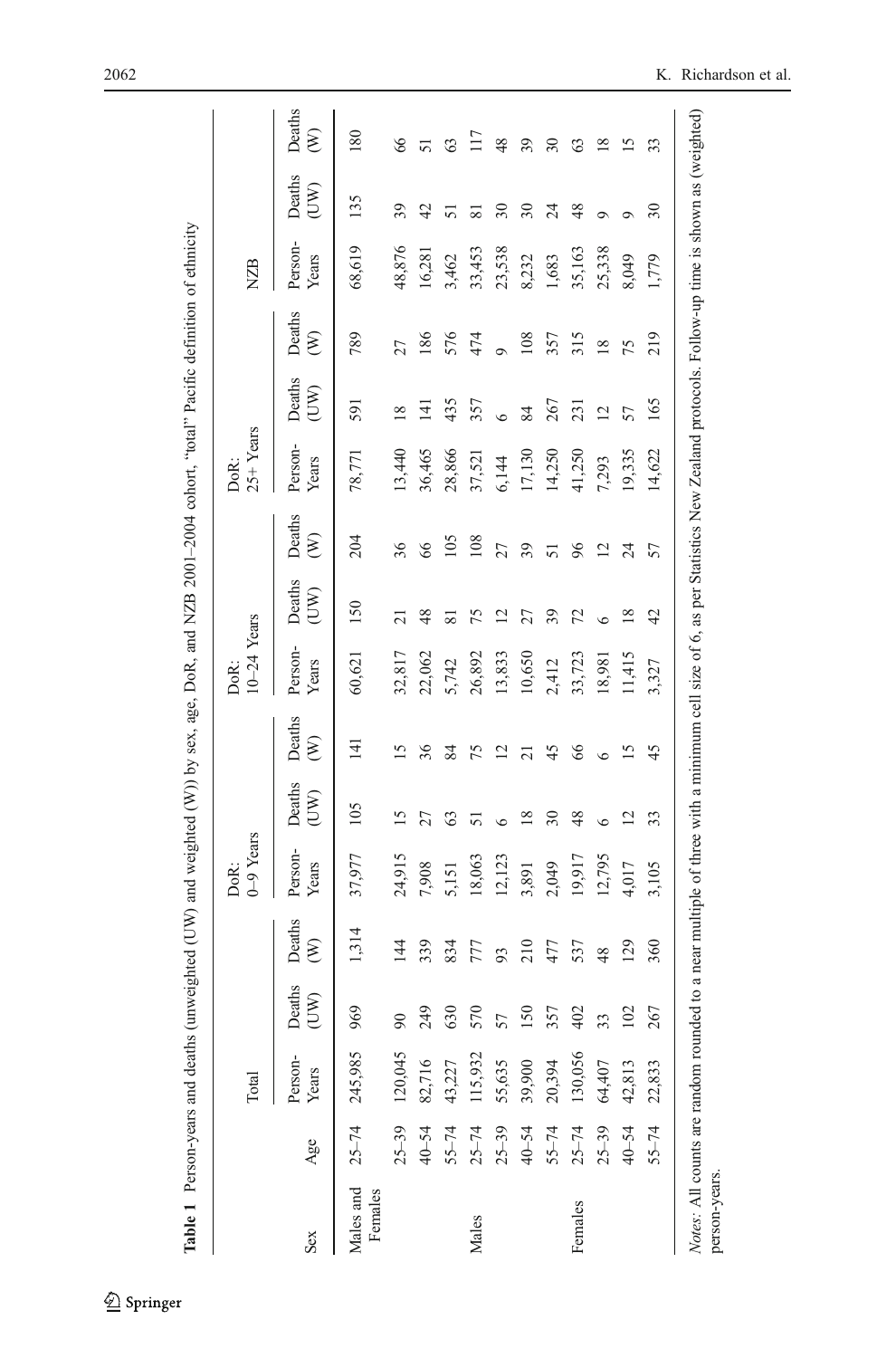|                                                                                                         |                          |                  | Rate Ratios by DoR Among OSB Only                          |                     |
|---------------------------------------------------------------------------------------------------------|--------------------------|------------------|------------------------------------------------------------|---------------------|
| Cause of Death                                                                                          | OSB Compared<br>With NZB | $DoR: 0-9$ Years | $DoR: 10-24$<br>Years                                      | $DoR: 25+$<br>Years |
| Not Adjusted for Income <sup>a</sup>                                                                    |                          |                  |                                                            |                     |
| All-cause                                                                                               |                          |                  | $1.00 (0.85, 1.17) 0.75 (0.62, 0.91) 0.78 (0.66, 0.92) 1$  |                     |
| Cancer                                                                                                  |                          |                  | $0.99(0.73, 1.34)$ $0.82(0.56, 1.12)$ $0.71(0.51, 0.97)$ 1 |                     |
| Cardiovascular disease                                                                                  |                          |                  | $1.06(0.78, 1.44)$ $0.80(0.55, 1.12)$ $0.89(0.66, 1.18)$ 1 |                     |
| All-Cause, Adjusted for Incomeb                                                                         |                          |                  | 1.03 (0.86, 1.23) 0.75 (0.57, 0.97) 0.79 (0.63, 0.97) 1    |                     |
| All-Cause, Not Adjusted for Income <sup>b</sup> 1.05 (0.88, 1.24) 0.84 (0.64, 1.08) 0.83 (0.67, 1.02) 1 |                          |                  |                                                            |                     |

<span id="page-10-0"></span>Table 2 Posterior all-cause mortality rate ratios (95 % credible intervals) by cause of death for natality (relative to NZB) and duration of residence (relative to 25+ years)

<sup>a</sup> Models were fitted to the large Pacific data set.

<sup>b</sup> Models were fitted to the small Pacific data set (nonmissing income).

rates alongside posterior estimates of structural mean rates and shrinkages by age and DoR. Because standardization by gender has no advantages when follow-up time is similar for males and females, posterior estimates are simply averaged by gender. For ages under about 40 years, mean shrinkages are typically between 0.7 and 0.9, suggesting that information from the structural model dominates posterior rates. Shrinkages generally tend to reduce as age increases, reflecting the greater number of deaths and higher mortality rates at older ages. This is particularly marked for the Pacific people in the longest DoR group (25 years or longer): for ages greater than 50 years, mean shrinkages are less than 0.5, suggesting that observed rates strongly influence posterior estimates. In contrast, for the DoR groups 0–9 and 10–24 years, the structural means appear to dominate posterior rate estimates at all ages. Such "shrinkage" behavior of hierarchical Bayesian models provides some protection against model misspecification and, together with other desirable properties of the hierarchical Bayesian approach described previously, explains why it is an improvement on the methods of Hajat et al. ([2010\)](#page-19-0) for the small-cell problem. Checks of posterior predictive distributions of mortality rates against empirical estimates produce no evidence of model lack-of-fit.

#### **Discussion**

The first aim of this study was to investigate the existence of a healthy immigrant effect for Pacific people in New Zealand using a Bayesian shrinkage estimator to reduce the impact of data sparseness. We found little evidence of a mortality advantage (for any cause of death) for the OSB population over the NZB Pacific population. This result is consistent with the conclusion of Hajat et al. ([2010](#page-19-0)), who also found no evidence for a difference in all-cause mortality rates between OSB and NZB using a combined 1996– 1999 and 2001–2004 NZCMS data set.

A decline in health with DoR has previously been observed in many migrant populations, including Asian and European/Other immigrants in New Zealand, but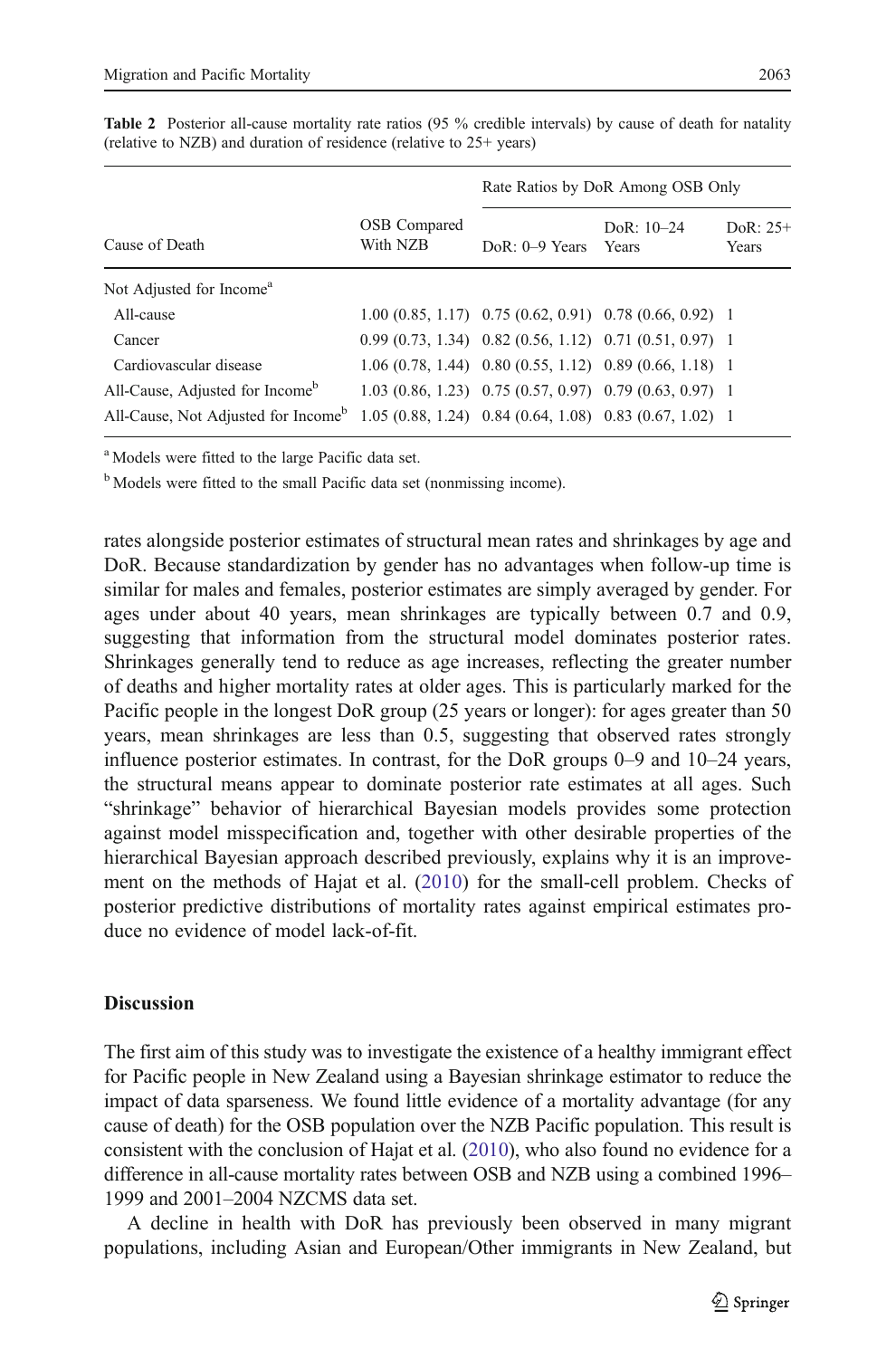<span id="page-11-0"></span>

|           | OSB                  |                      |                        | NZB                   |                      |                        |
|-----------|----------------------|----------------------|------------------------|-----------------------|----------------------|------------------------|
| Age       | All-Cause            | Cancer               | Cardiovascular Disease | All-Cause             | Cancer               | Cardiovascular Disease |
| $25 - 29$ | 14.73 (9.94, 20.86)  | 2.07 (0.92, 3.87)    | 2.34 (0.89, 4.69)      | 14.36 (10.15, 19.61)  | 1.88(0.85, 3.45)     | 2.45 (1.07, 4.61)      |
| $30 - 34$ | 20.51 (14.74, 26.85) | 3.58 (1.86, 5.75)    | 4.91 (2.50, 8.45)      | 21.96 (16.52, 29.02)  | 3.94 (2.23, 6.45)    | 3.69 (1.78, 6.32)      |
| $35 - 39$ | 29.39 (22.24, 36.83) | 7.00(4.48, 10.26)    | 7.13 (4.12, 10.92)     | 31.35 (24.27, 40.32)  | 6.89 (4.36, 10.13)   | 7.11 (4.09, 11.29)     |
| 40-44     | 36.34 (29.18, 45.11) | 10.63 (7.54, 14.72)  | 10.26 (6.46, 15.05)    | 31.96 (23.56, 40.95)  | 9.59 (6.04, 13.54)   | 9.06(5.13, 14.05)      |
| $45 - 49$ | 37.63 (28.78, 46.85) | 14.55 (9.85, 19.91)  | 12.39 (7.64, 18.38)    | 40.53 (29.96, 53.41)  | 16.15 (10.17, 24.08) | 13.16 (7.27, 21.02)    |
| $50 - 54$ | 55.30 (46.34, 65.85) | 17.76 (13.08, 22.80) | 22.84 (16.55, 30.59)   | 50.47 (38.33, 65.05)  | 19.42 (12.92, 28.26) | 17.98 (10.66, 28.50)   |
| $55 - 59$ | 67.83 (57.51, 80.37) | 23.80 (18.60, 30.95) | 21.06 (15.24, 27.62)   | 61.96 (46.45, 80.98)  | 22.52 (14.84, 32.83) | 20.71 (12.02, 32.55)   |
| 60-64     | 82.56 (69.68, 96.36) | 26.61 (19.96, 34.13) | 27.67 (20.58, 35.88)   | 78.77 (56.91, 104.30) | 26.80 (16.19, 40.70) | 27.21 (15.10, 43.83)   |
| $65 - 69$ | 83.21 (70.26, 96.19) | 27.17 (21.29, 33.77) | 27.73 (20.45, 35.50)   | 77.76 (55.71, 101.20) | 26.52 (16.86, 38.69) | 29.74 (17.40, 46.32)   |
| $70 - 74$ | 84.84 (71.62, 99.51) | 24.44 (17.79, 31.99) | 35.63 (27.14, 45.43)   | 74.74 (52.68, 100.40) | 21.94 (11.79, 33.81) | 25.56 (12.90, 41.94)   |
|           |                      |                      |                        |                       |                      |                        |

Table 3 Posterior mortality rates (and 95 % credible intervals) by natality, cause-of-death, and age Table 3 Posterior mortality rates (and 95 % credible intervals) by natality, cause-of-death, and age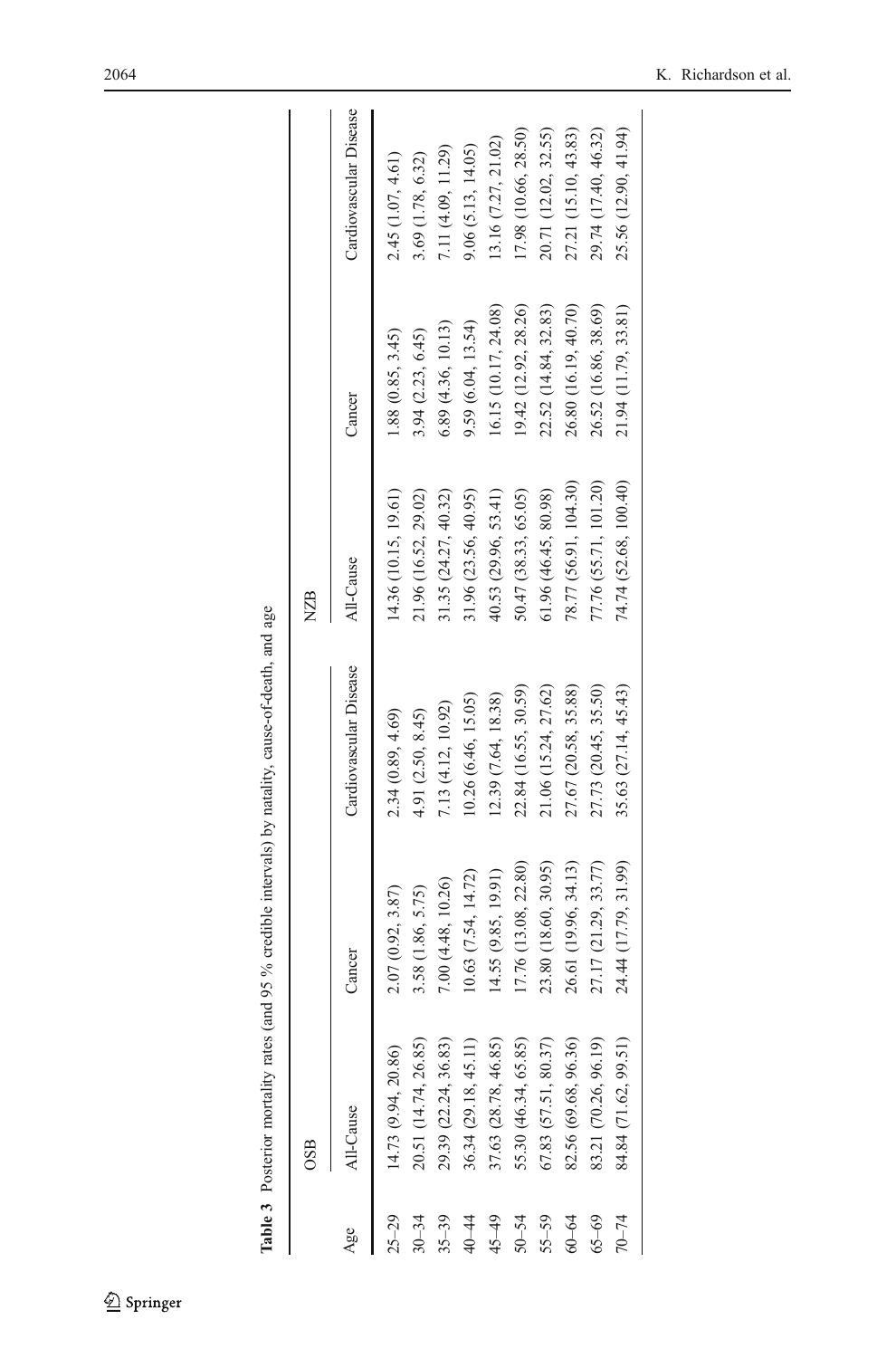<span id="page-12-0"></span>

| n sex (hijt not<br>lity rates (95 % credible intervals) by DoR (0-9 years, 10-24 years, and 25+ years), NZB, and age for the model including age and sex (bu<br>$\degree$ (relative to 25+ years) by age (95 % credible intervals, |
|------------------------------------------------------------------------------------------------------------------------------------------------------------------------------------------------------------------------------------|
|------------------------------------------------------------------------------------------------------------------------------------------------------------------------------------------------------------------------------------|

|           | Posterior All-Cause Mortality Rates |                       |                        |                       | Rate Ratios      |                  |
|-----------|-------------------------------------|-----------------------|------------------------|-----------------------|------------------|------------------|
| Age       | DoR: 0-9 Years                      | DoR: 10-24 Years      | DoR: 25+ Years         | NZB                   | DoR: 0-9 Years   | DoR: 10-24 Years |
| $25 - 29$ | 10.28 (6.64, 14.45)                 | 12.29 (8.24, 17.76)   | 16.04 (10.91, 23.72)   | 13.29 (9.52, 17.81)   | 0.66(0.38, 0.94) | 0.78(0.52, 1.11) |
| $30 - 34$ | 16.54 (11.70, 22.00)                | 17.35 (12.60, 23.00)  | 22.03 (15.42, 29.35)   | 21.40 (16.28, 27.74)  | 0.77(0.51, 1.11) | 0.80(0.54, 1.16) |
| $35 - 39$ | 24.34 (17.65, 32.08)                | 23.56 (17.34, 29.84)  | 33.86 (25.74, 44.09)   | 29.75 (23.07, 37.21)  | 0.73(0.49, 1.03) | 0.71(0.47, 0.95) |
| 40-44     | 30.99 (22.85, 41.41)                | 30.24 (23.55, 37.69)  | 40.81 (32.04, 51.58)   | 33.19 (24.52, 41.99)  | 0.77(0.52, 1.08) | 0.75(0.54, 1.00) |
| $45 - 49$ | 39.40 (28.55, 54.19)                | 34.23 (24.88, 44.43)  | 46.15 (37.07, 55.83)   | 42.22 (31.61, 54.44)  | 0.86(0.61, 1.25) | 0.75(0.53, 1.00) |
| $50 - 54$ | 45.96 (33.57, 60.70)                | 51.13 (39.55, 66.67)  | 63.41 (53.98, 74.00)   | 56.32 (42.37, 72.62)  | 0.73(0.51, 0.99) | 0.81(0.60, 1.09) |
| $55 - 59$ | 50.97 (35.08, 67.11)                | 57.18 (42.98, 72.88)  | 79.45 (68.92, 91.85)   | 68.65 (52.53, 88.56)  | 0.65(0.43, 0.87) | 0.72(0.52, 0.94) |
| $60 - 64$ | 72.54 (54.97, 95.22)                | 65.01 (47.18, 84.11)  | 85.01 (73.00, 97.61)   | 81.83 (60.90, 107.70) | 0.86(0.64, 1.16) | 0.77(0.56, 1.01) |
| $65 - 69$ | 70.63 (53.06, 89.53)                | 82.65 (64.76, 105.90) | 95.90 (83.10, 109.20)  | 87.83 (65.66, 113.00) | 0.74(0.54, 0.97) | 0.87(0.66, 1.16) |
| $70 - 74$ | 79.00 (61.04, 99.40)                | 87.45 (68.85, 110.60) | 103.14 (88.46, 119.00) | 93.71 (68.55, 122.60) | 0.77(0.58, 1.00) | 0.85(0.66, 1.11) |
|           |                                     |                       |                        |                       |                  |                  |

 $\underline{\textcircled{\tiny 2}}$  Springer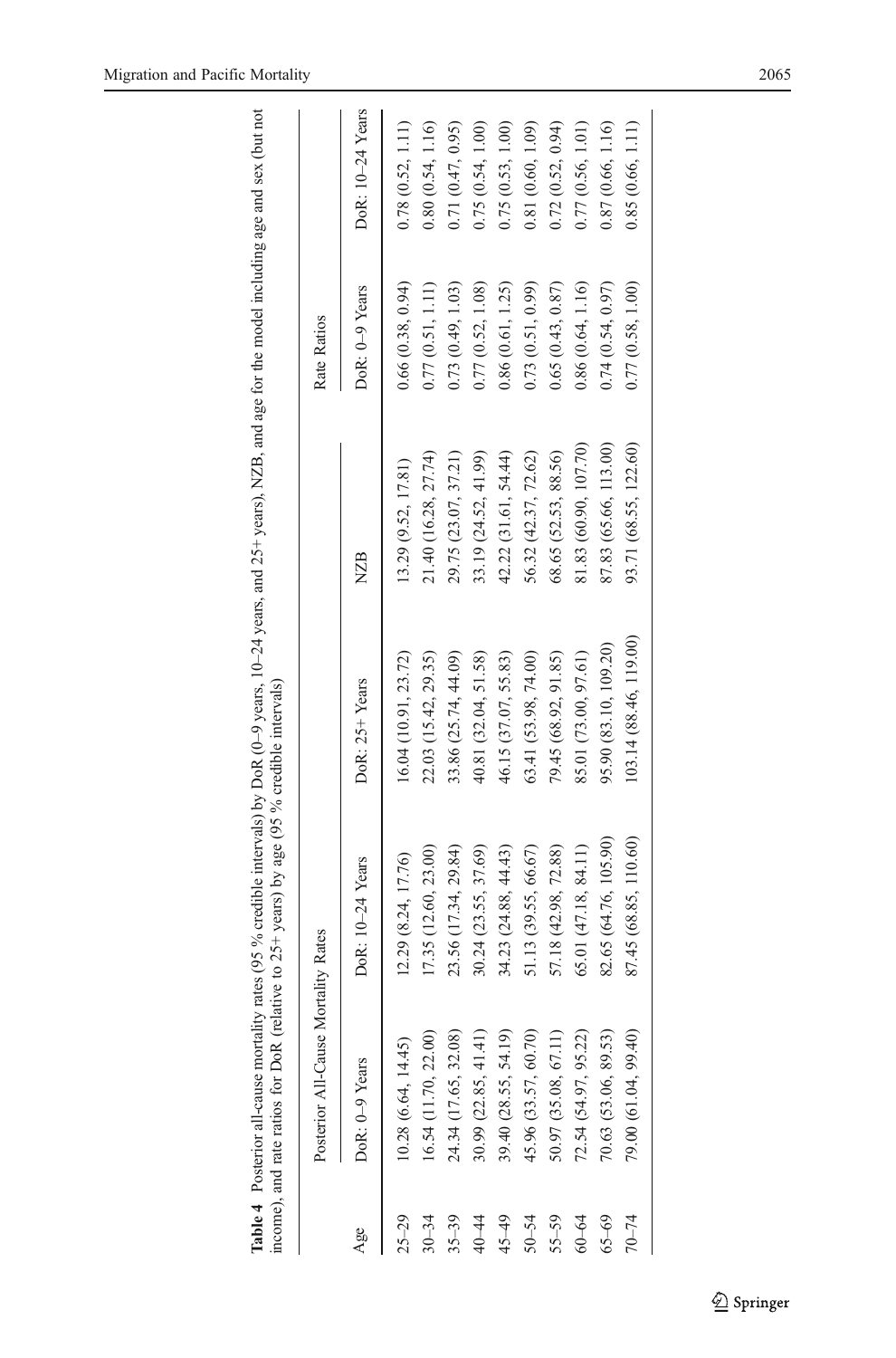<span id="page-13-0"></span>

| $(0-24$ years, $25+$ years ), NZB, and age for the model including age and sex (but not<br>R $(0-9$ vears. 1<br>$\frac{1}{2}$<br>e interval | $\sim$ orad:1       |  |
|---------------------------------------------------------------------------------------------------------------------------------------------|---------------------|--|
| $-195%$ credible.<br>rates                                                                                                                  | $25+$ vears) by age |  |

|           | Posterior Cancer Mortality Rates |                      |                      |                      | Rate Ratios       |                  |
|-----------|----------------------------------|----------------------|----------------------|----------------------|-------------------|------------------|
| Age       | DoR: 0-9 Years                   | DoR: 10-24 Years     | DoR: 25+ Years       | NZB                  | DoR: 0-9 Years    | DoR: 10-24 Years |
| $25 - 29$ | 1.42(0.58, 2.75)                 | 1.39 (0.59, 2.70)    | 2.21 (0.95, 4.40)    | 1.60 (0.69, 2.98)    | 0.69(0.27, 1.29)  | 0.67(0.30, 1.24) |
| $30 - 34$ | 2.98 (1.41, 5.24)                | 2.59 (1.29, 4.47)    | 3.74(1.80, 6.51)     | 3.86 (2.08, 6.48)    | 0.85(0.38, 1.68)  | 0.74(0.34, 1.45) |
| $35 - 39$ | 5.88 (3.12, 9.81)                | 4.54 (2.44, 7.12)    | 7.67 (4.49, 12.56)   | 6.80 (3.97, 10.60)   | 0.81 (0.37, 1.53) | 0.63(0.29, 1.11) |
| 40-44     | 8.55 (4.54, 13.73)               | 7.40(4.39, 11.13)    | 14.65 (9.41, 22.74)  | 9.07(4.89, 14.00)    | 0.61(0.27, 1.05)  | 0.53(0.25, 0.89) |
| $45 - 49$ | 14.86 (8.10, 24.50)              | 12.00(6.94, 18.45)   | 15.41 (10.15, 21.56) | 17.09 (10.38, 26.32) | 0.99(0.51, 1.79)  | 0.80(0.43, 1.38) |
| $50 - 54$ | 18.00 (10.22, 28.72)             | 16.21 (9.92, 24.86)  | 19.24 (13.87, 25.16) | 22.74 (14.28, 34.77) | 0.96(0.51, 1.65)  | 0.86(0.49, 1.46) |
| $55 - 59$ | 17.54 (9.04, 28.10)              | 17.71 (10.48, 27.01) | 28.16 (21.84, 35.58) | 25.87 (15.72, 40.16) | 0.63(0.31, 1.05)  | 0.64(0.36, 1.02) |
| 60-64     | 20.03 (10.18, 32.07)             | 20.83 (12.25, 32.52) | 27.34 (20.88, 34.76) | 27.88 (15.98, 44.11) | 0.74(0.37, 1.22)  | 0.77(0.44, 1.26) |
| $65 - 69$ | 24.74 (15.06, 36.92)             | 22.96 (14.03, 34.38) | 35.12 (27.67, 43.74) | 30.32 (17.74, 46.41) | 0.71(0.41, 1.11)  | 0.66(0.38, 1.04) |
| $70 - 74$ | 33.71 (21.91, 49.50)             | 24.36 (15.14, 36.48) | 29.48 (21.72, 38.32) | 28.93 (15.42, 46.64) | 1.17 (0.70, 1.88) | 0.84(0.50, 1.33) |
|           |                                  |                      |                      |                      |                   |                  |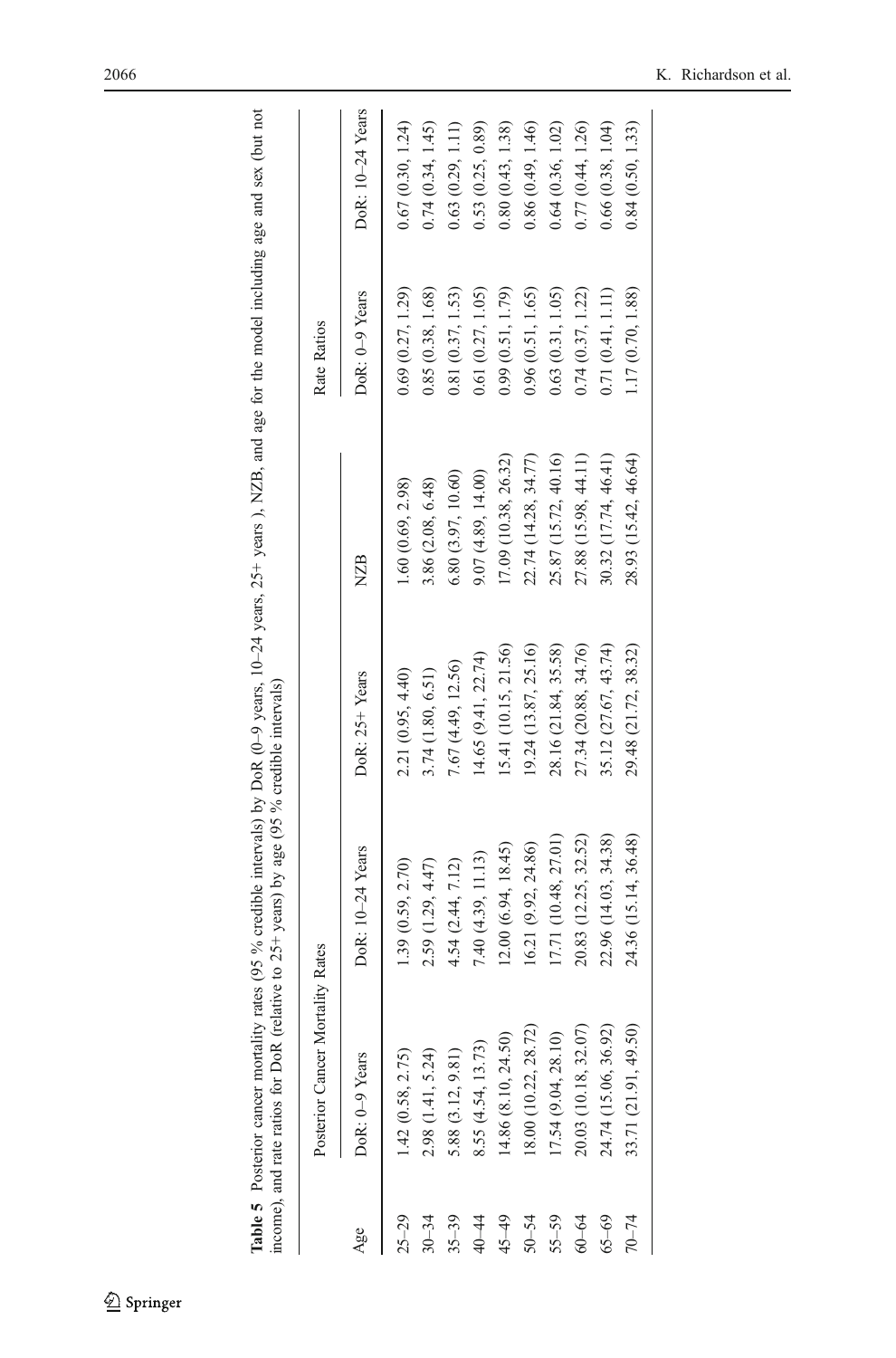<span id="page-14-0"></span>

| R ( $0-9$ years, $10-24$ years, $25+$ years), NZB, and age for the<br>$\approx$ to 25+ years) by age (95 % credibious)<br>$\sqrt{D}$ ) mortality rates (95 % credible intervals) by<br>ratios for DoR (relat<br>:<br>;<br>nonnor<br>۽<br>ح<br>conna i on<br>a h la é |
|----------------------------------------------------------------------------------------------------------------------------------------------------------------------------------------------------------------------------------------------------------------------|
|----------------------------------------------------------------------------------------------------------------------------------------------------------------------------------------------------------------------------------------------------------------------|

|           | Posterior CVD Mortality Rates |                      |                      |                      | Rate Ratios       |                   |
|-----------|-------------------------------|----------------------|----------------------|----------------------|-------------------|-------------------|
| Age       | DoR: 0-9 Years                | DoR: 10-24 Years     | DoR: 25+ Years       | NZB                  | DoR: 0-9 Years    | DoR: 10-24 Years  |
| $25 - 29$ | 1.51 (0.62, 2.91)             | 1.73 (0.72, 3.29)    | 2.06 (0.84, 3.97)    | 1.99(0.93, 3.55)     | 0.78(0.35, 1.50)  | 0.90(0.40, 1.74)  |
| $30 - 34$ | 3.51 (1.78, 6.08)             | 3.43 (1.78, 5.90)    | 3.79 (1.81, 6.60)    | 3.37 (1.75, 5.56)    | 1.00(0.47, 2.01)  | 0.97(0.47, 1.84)  |
| $35 - 39$ | 5.38(2.78, 8.97)              | 6.26 (3.72, 9.48)    | 7.48 (4.27, 11.81)   | 6.81 (4.06, 10.36)   | 0.75(0.34, 1.37)  | 0.88(0.45, 1.56)  |
| 40-44     | 8.44 (4.69, 13.53)            | 8.30 (4.92, 12.37)   | 12.70 (8.23, 18.76)  | 9.52 (5.65, 14.30)   | 0.69(0.34, 1.19)  | 0.68(0.34, 1.13)  |
| $45 - 49$ | 3.36 (7.28, 22.00)            | 13.02 (7.41, 19.79)  | 16.12 (10.86, 22.24) | 14.82 (8.68, 22.86)  | 0.85(0.44, 1.49)  | 0.83(0.44, 1.35)  |
| $50 - 54$ | 18.13 (10.46, 29.35)          | 21.77 (13.94, 32.57) | 25.84 (19.69, 33.13) | 21.40 (13.10, 32.32) | 0.71(0.39, 1.20)  | 0.85(0.52, 1.34)  |
| $55 - 59$ | 20.79 (11.79, 32.65)          | 27.21 (17.45, 40.94) | 25.81 (19.73, 32.57) | 25.43 (14.99, 38.78) | 0.82(0.44, 1.36)  | 1.07 (0.65, 1.74) |
| 60-64     | 33.15 (20.06, 52.02)          | 27.75 (16.65, 41.78) | 30.13 (23.01, 37.95) | 32.60 (19.33, 51.03) | 1.12 (0.64, 1.85) | 0.93(0.54, 1.47)  |
| $65 - 69$ | 22.40 (12.57, 33.81)          | 33.10 (21.35, 49.32) | 31.60 (24.46, 39.43) | 33.19 (20.36, 50.89) | 0.72(0.39, 1.14)  | 1.06(0.65, 1.67)  |
| $70 - 74$ | 21.10 (11.99, 32.29)          | 27.11 (17.04, 39.77) | 37.93 (29.39, 47.76) | 26.72 (14.34, 42.73) | 0.56(0.30, 0.90)  | 0.72(0.44, 1.09)  |
|           |                               |                      |                      |                      |                   |                   |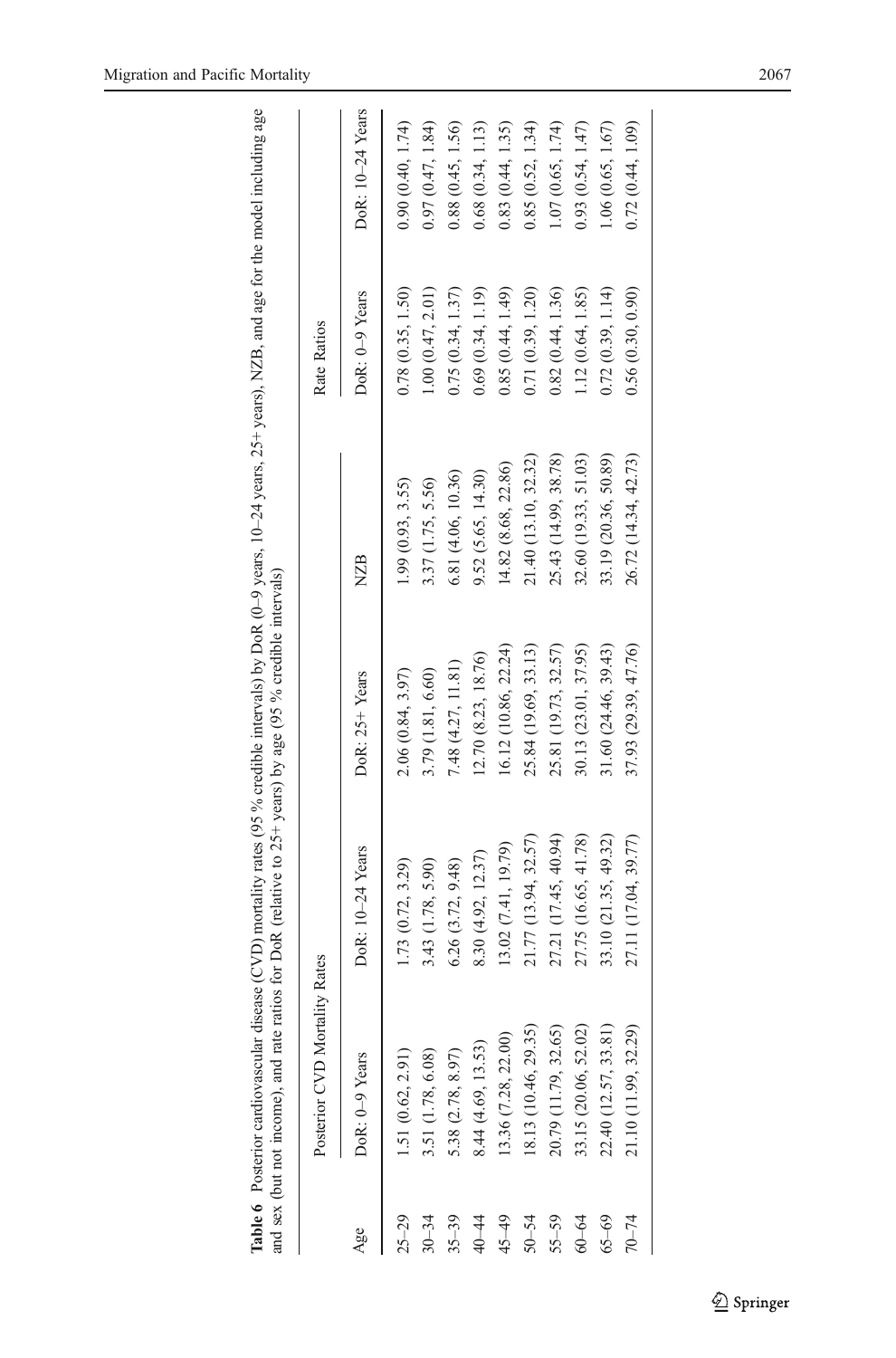<span id="page-15-0"></span>

# Fig. 1 Observed

gender-averaged Pacific mean mortality rates  $(\times 100,000)$  and posterior estimates of the shrinkage parameter and structural mean rates from the hierarchical Bayesian model. The lines were computed using spline interpolation between computed genderaveraged posterior means

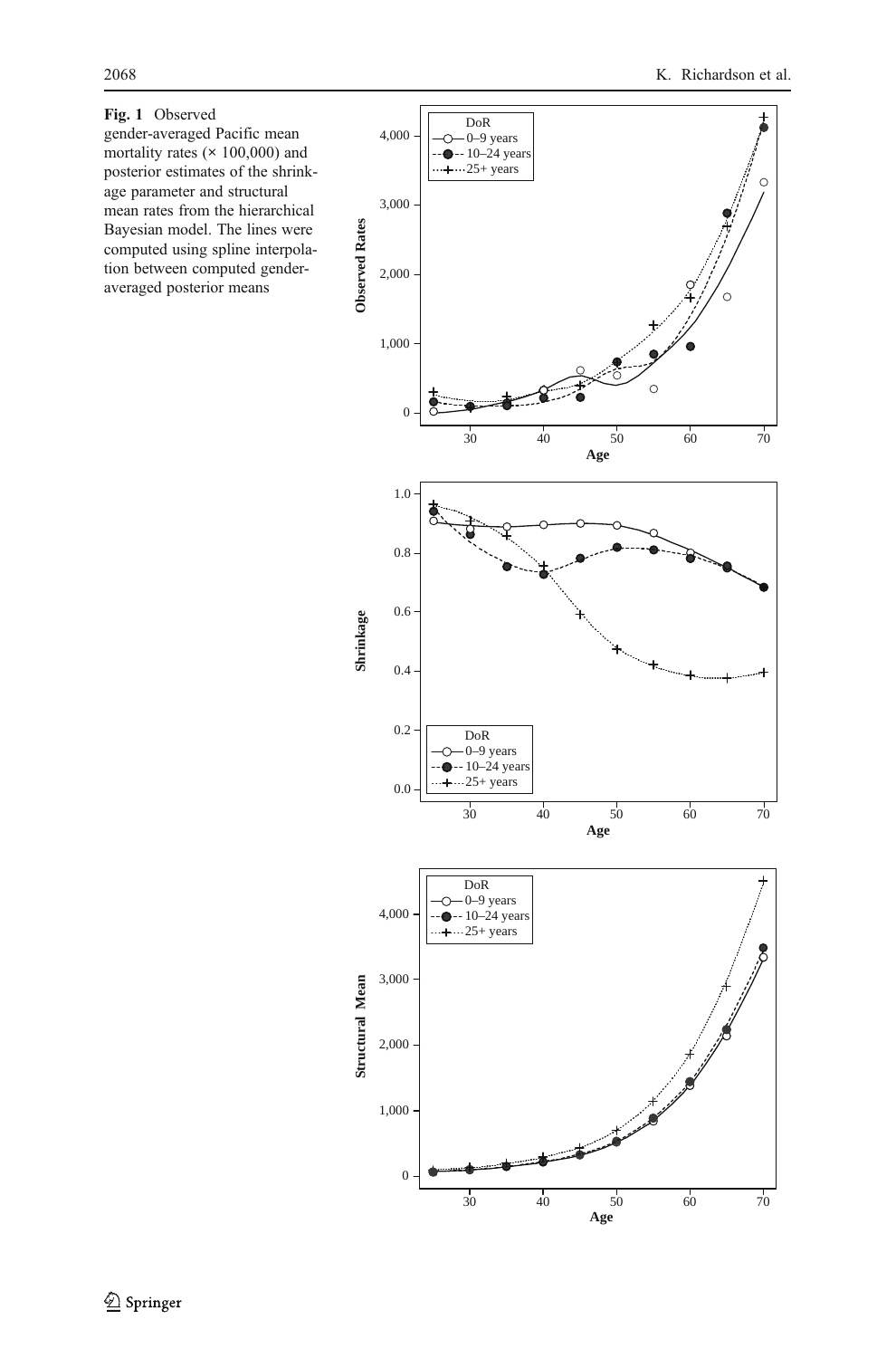not for Pacific people (Hajat et al. [2010](#page-19-0); Richardson et al. [2012\)](#page-20-0). Likewise, we found evidence for higher Pacific all-cause mortality rates for Pacific migrants resident in New Zealand for 25 or more years. The same may be true for cancer and CVD mortality: mean posterior rate ratios for the DoR strata 0–9 and 10–24 years (relative to 25 years or longer) were similar to corresponding all-cause mean posterior rate ratios. However, rate ratio credible intervals excluded the null only for cancer mortality in the DoR stratum 10–24 years, although even when credible intervals included the null, most of the posterior distributions remained less than unity. Confirmation of this result will require further work.

Other researchers have noted that Pacific migrants are more likely to have less-skilled occupations and lower incomes than other ethnic groups in New Zealand (Hajat et al. [2010;](#page-19-0) Statistics New Zealand [2002\)](#page-20-0). Coupled with their position in the social hierarchy, this may elevate OSB mortality rates so that they are similar to those of their NZB counterparts. However, including income in the models did not produce any statistically significant changes in rates or rate ratios, suggesting that income plays a minor role in mediating the relationship between natality (or DoR) and mortality.

Results from this study suggest that the healthy migrant effect, in its simplest form, does not apply to New Zealand's Pacific people. Those born outside the country had, on average, no measurable health advantage relative to those born in New Zealand. Additional analyses not reported here showed that this was also true for any duration of residence at any age. Moreover, as can be seen from Tables [4](#page-12-0)–[6,](#page-14-0) NZB mean posterior mortality rates were typically intermediate between rates of the OSB resident in New Zealand for more than 25 years and those resident for less than 25 years.

We have shown that there was a DoR effect for Pacific migrants who resided in New Zealand for less than 25 years, and some indication that this might also be true for cancer and CVD mortality. Several explanations situated within the social, political, and cultural position of migrants in New Zealand could be responsible for higher all-cause mortality in the 25+ years DoR group. The role of government migration policy over the past several decades may provide one such explanation. As mentioned in the [introduction](#page-1-0), Pacific groups (and particularly the three main sources of Pacific migration: Fiji, Samoa, and Tonga) have had restricted entry to New Zealand, whereas others (e.g., from the Cook Islands, Niue, and Tokelau) have had unrestricted access. Nevertheless, between World War II and the mid-1970s, there was strong demand for semiskilled and unskilled labor in factories and in the service sector, and although there were regulatory attempts to control the resultant increased flow of Pacific migrants (e.g., through short-term visas and annual quotas), governments were not inclined to enforce them. Migration-driven growth saw New Zealand's Pacific population increase from 0.1 % of the population in 1945 to 2.0 % in 1976, and because access was relatively unrestricted, it seems reasonable to suppose that health-selection barriers for Pacific migrants were, in practice, low. It also seems reasonable to suppose that after the tightening of New Zealand migration policy in the mid-1970s in response to less favorable economic conditions, health criteria were more diligently enforced, particularly for people from Fiji, Samoa, and Tonga. Changes to migration policy in the mid-1980s, which emphasized skills and assets, may have added indirect forms of health selection to these direct (medical screening) forms. Under these assumptions, a significant proportion of Pacific migrants with duration of residence less than 25 years have been subject in practice to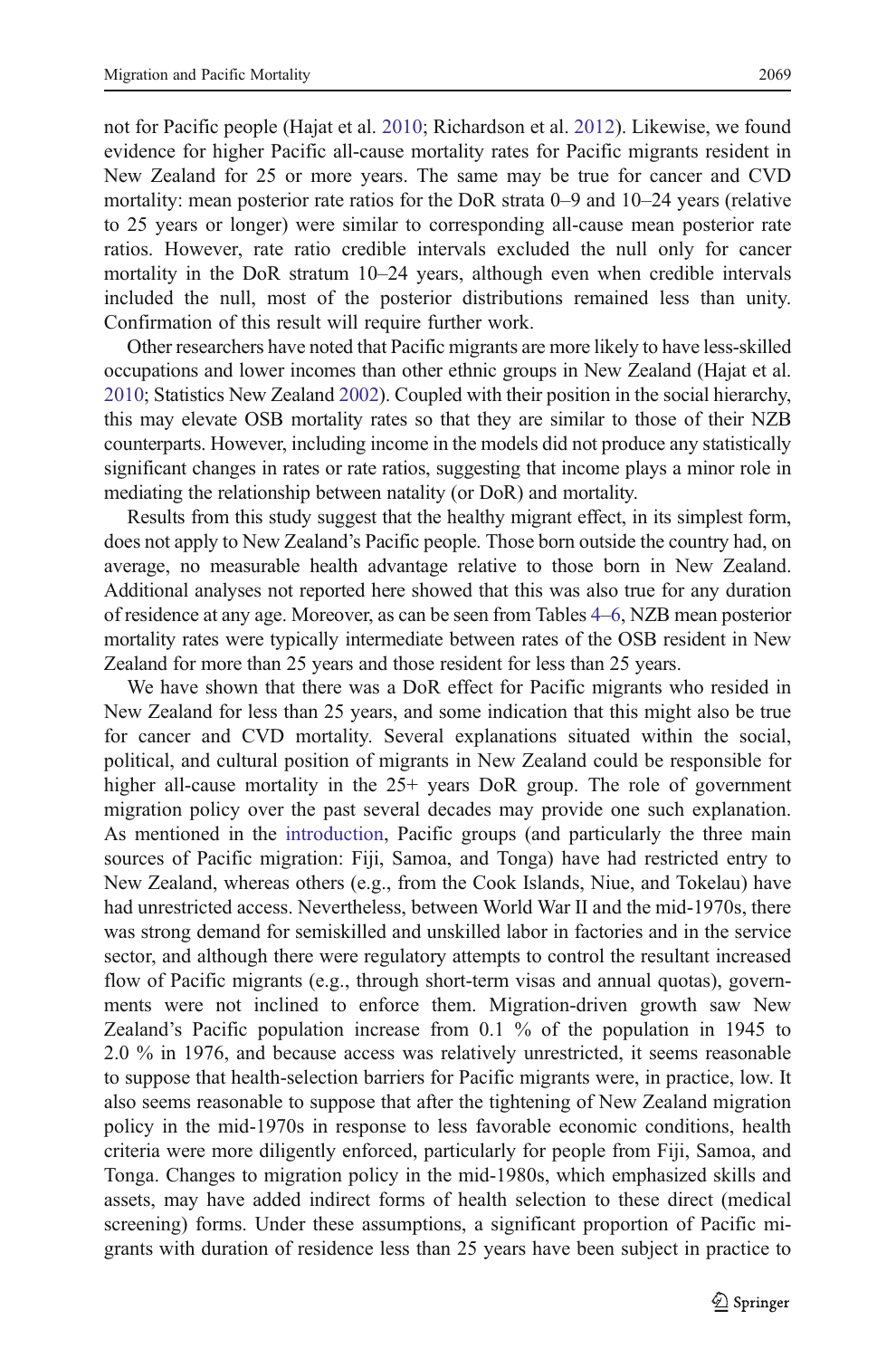more intense health-selection pressures than those with longer durations of residence, resulting in overall lower average mortality rates for those who settled in New Zealand after the mid-1970s compared with earlier migrants.

Other factors may also contribute to the higher mortality of OSB Pacific people who resided in New Zealand for more than 25 years relative to those who lived there less than 25 years. One is related to the position of Pacific people in the New Zealand social hierarchy: increasing years since migration may be associated with increasing (accumulated) exposure to discrimination (Gee et al. [2009](#page-19-0); Harris et al. [2006\)](#page-20-0), with attendant negative consequences for health. Another contributor to higher mortality rates of healthy migrants over time might be a change of diet and/or lifestyle—for example, abandonment by Pacific migrants of traditional diets in favor of high-fat, high-salt fast foods or an increase in drinking and illicit drug use. Evidence in support of this conjecture is limited and somewhat equivocal. Ulijaszek's [\(2005](#page-20-0)) survey of published information covering the period 1961–2000 found that energy intake and energy density of diets in five Pacific nations (including Western Samoa and the Cook Islands) had increased, probably in response to dietary/lifestyle changes. Nevertheless, differences in body mass index (BMI) were still observable depending on adherence to traditional lifestyles: in general, mean BMI was larger among urbanized Pacific people than among those leading traditional lifestyles. Notably, mean BMI was higher among migrants from these countries who were living in industrialized countries (e.g., New Zealand) than for Pacific people who had not migrated. Similar patterns were observed in the prevalence of Type 2 diabetes in a number of Pacific nations, including the Cook Islands and Samoa (Foliaki and Pearce [2003\)](#page-19-0). In this case, though, prevalence was not always lower for those who had not migrated to countries like New Zealand.

Further research will be required to determine the relative importance of these hypotheses. For example, the abandonment of negative health behaviors that are more prevalent in the source population, coupled with generally improving health and health care in the host country, might lead to an improvement in migrant health over time. It is also possible that discrimination is more acute for recent arrivals, and even if not, it is plausible that health effects might manifest in Pacific migrants resident in New Zealand longer than, say, 10 rather than 25 years. The impact of discrimination over time may in fact be even more complex, perhaps intensifying in the mid-1970s as a consequence of the 1974 review of immigration policy. The review distinguished between migrants with a legal right to stay permanently in New Zealand and those who had stayed longer than their visitor or temporary permits allowed. Enforcing the distinction led to a period of police raids directed at "illegal overstayers" and it is interesting and perhaps relevant to note that the prosecution rates for overstaying were much higher for Pacific people (86 %) than for nationals of the United States or United Kingdom (5 %), even though these two groups were similar in size (Beaglehole [2007\)](#page-19-0). The healthselection hypothesis, at least, can be readily explored by comparing Pacific mortality rates at a subgroup level using the methods used in this work.

Whatever the reason for the changes in mortality rate by duration of residence, our observation that mortality rates in the overseas-born change over time is sufficient to explain our other observation that there is no difference by natality. The longest DoR group has, on average, slightly higher mortality rates than Pacific people born in New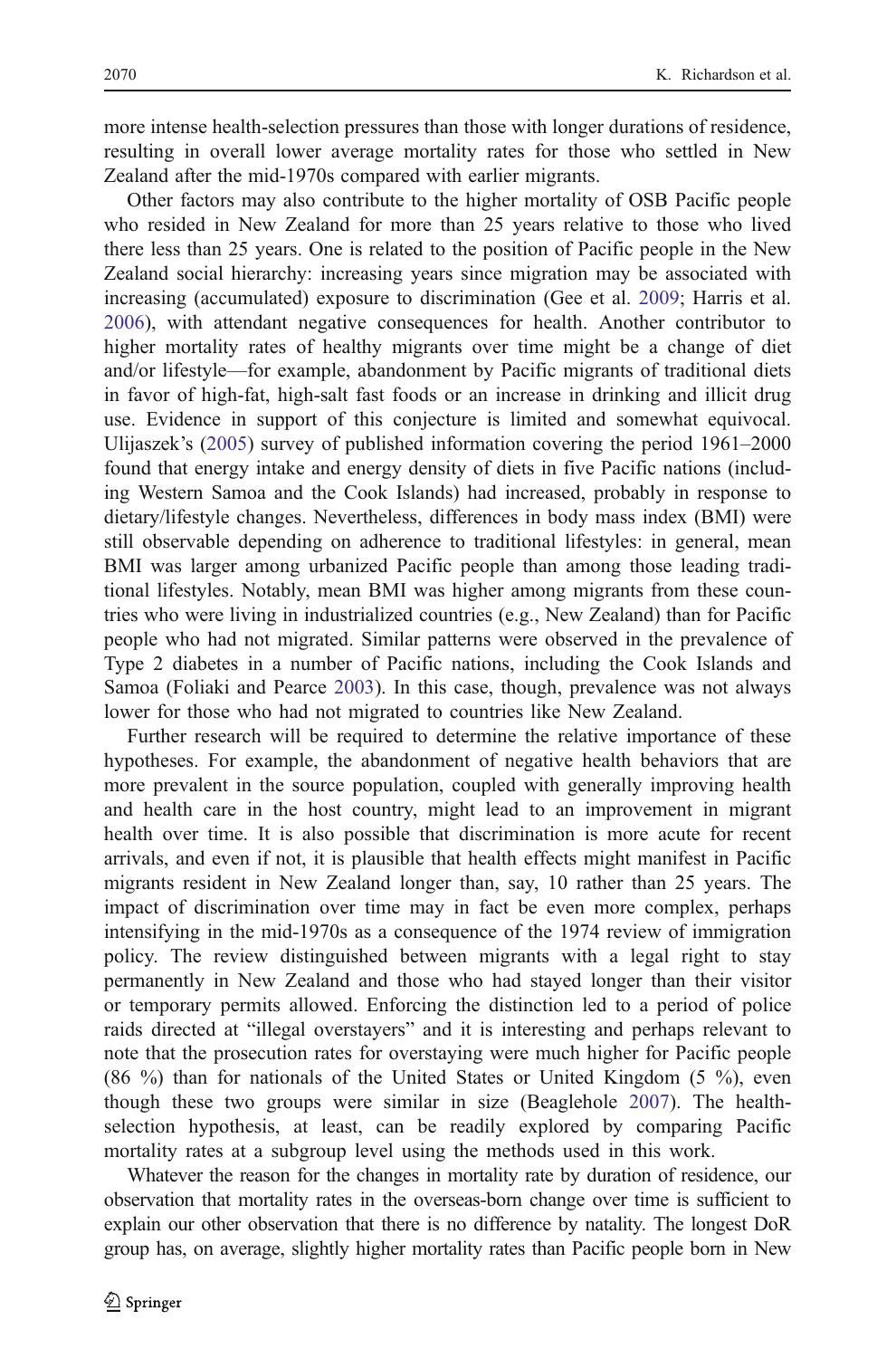Zealand, whereas the shorter DoR groups have slightly lower mortality rates. Combining the overseas-born into one group ignores this heterogeneity and results in an overall mortality rate that is not measurably different from that of the NZB.

By 2026, 10 % of New Zealand's population is expected to be Pacific (Ministry of Pacific Island Affairs [2011a\)](#page-20-0), and good health is essential to ensuring that the social and economic potential of Pacific communities is fully realized. Additionally, Pacific people (along with other migrant groups) will play a key role in determining the national health profile and demands on the health system. Future work to clarify the importance of modifiable drivers of the inferred long-term decline in health of the overseas-born Pacific population (relative to more recent migrants) is important not only to Pacific communities but also from a national health and policy perspective.

# **Limitations**

There is significant and potentially important heterogeneity in the analysis of the health selection pressures on Pacific people, which has not been explicitly dealt with here but will be the subject of future work. Other potential sources of bias include linkage bias, differential return migration, and differential census undercounting (Blakely et al. [2009](#page-19-0)), but these would have to be unexpectedly large to change our conclusions regarding the absence of a mortality advantage for overseas-born Pacific people (relative to New Zealand–born) and the mortality advantage for the DoR groups 0–9 and 10–24 years relative to the longer-duration group. Finally, we have not attempted to separate the effects of duration of residence and age at migration, which potentially impact the health of Pacific migrants in different ways.

## Policy implications

This work has demonstrated that although there is little difference in mortality rates between OSB and NZB Pacific groups, for up to 24 years after migration all-cause (and possibly cancer and CVD) mortality rates are reduced, a mortality advantage that disappears more than 25 years after migration. The reasons for this may be complex and not fully discernible with the current analysis. Specific policy recommendations therefore await an improved understanding of the process. In particular, designing effective policy interventions will require identification of modifiable determinants of the inferred long-term decline in health of overseas-born Pacific people relative to more recent Pacific migrants to New Zealand.

Acknowledgements The authors acknowledge the expert advice of June Atkinson on data issues and thank officials from the Ministry of Business, Innovation and Employment for reviewing the manuscript. This study was funded as part of the Official Statistics Research programme. The New Zealand Census Mortality Study (NZCMS), initially funded by the Health Research Council of New Zealand, receives ongoing funding from the Ministry of Health. Access to the NZCMS data used in this study was provided by Statistics New Zealand under conditions designed to give effect to the security and confidentiality provisions of the Statistics Act 1975. The results presented in this study are the work of the authors, not Statistics New Zealand. Opinions expressed are those of the authors and do not necessarily reflect the policy advice of the Ministry of Health.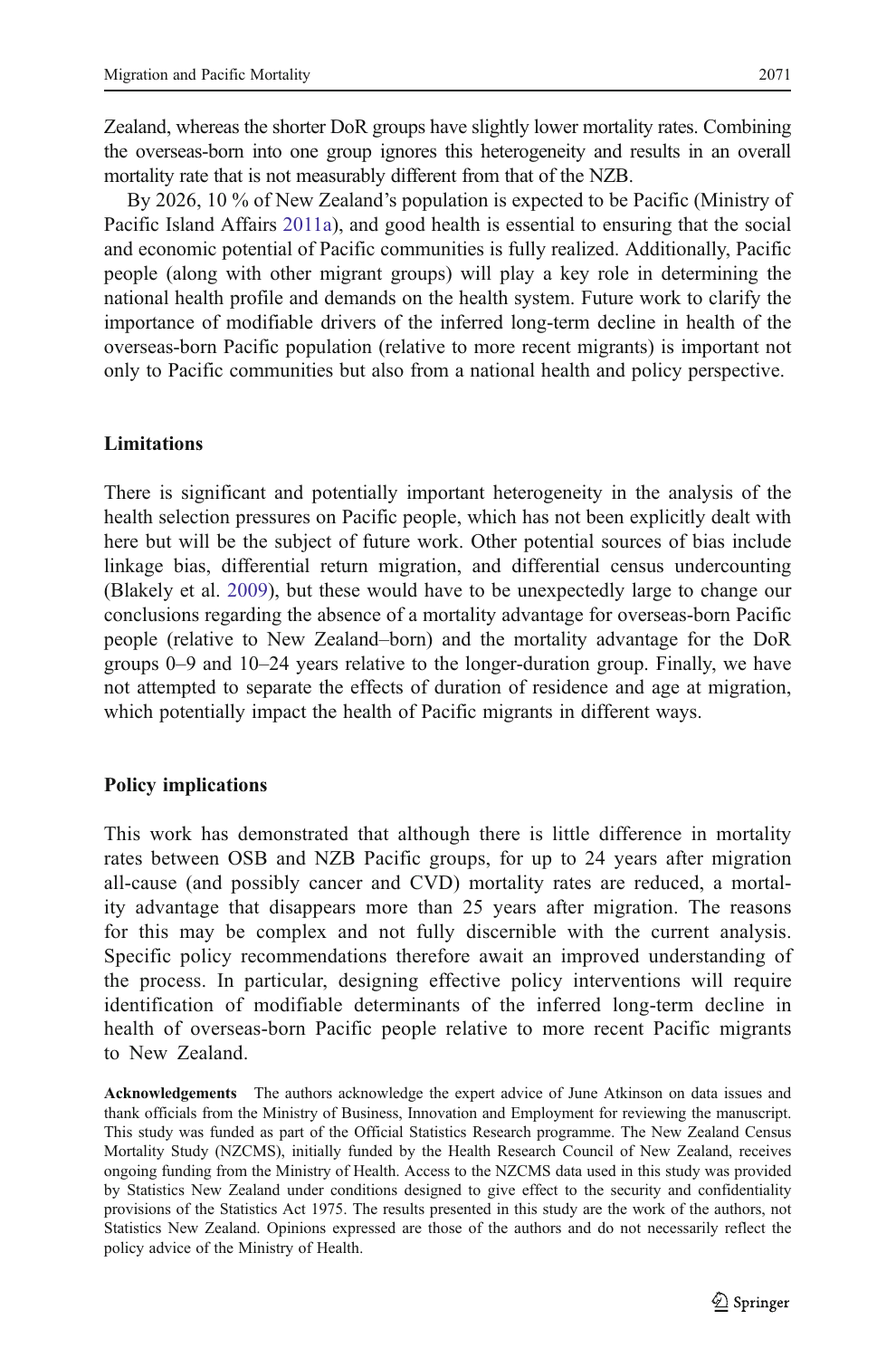## <span id="page-19-0"></span>References

- Abraido-Lanza, A. F., Dohrenwend, B. P., Ng-Mak, D. S., & Turner, J. B. (1999). The Latino mortality paradox: A test of the "salmon bias" and healthy migrant hypotheses. American Journal of Public Health, 89, 1543–1548.
- Albin, B., Hjelm, K., Ekberg, J., & Elmstahl, S. (2005). Mortality among 723,948 foreign- and native-born Swedes 1970–1999. European Journal of Public Health, 15, 511–517.
- Anson, J. (2004). The migrant mortality advantage: A 70 month follow-up of the Brussels population. Population Studies, 20, 191–218.
- Appleyard, R. T., & Stahl, C. W. (1995). South Pacific migration: New Zealand experience and implications for Australia (Report). Canberra: Australian Agency for International Development (AusAID).
- Beaglehole, A. (2007). Immigration regulation: Controlling Pacific Island immigration. In Te Ara—The Encyclopedia of New Zealand. Retrieved from <http://www.teara.govt.nz/en/immigration-regulation/page-6>
- Bedford, R. (2007). Pasifika mobility: Pathways, circuits and challenges in the 21st century (Report for the Pasifika Project). Wellington, New Zealand: Institute of Policy Studies, Victoria University of Wellington. Retreived from <http://ips.ac.nz/events/completed-activities/Pasifika%20project>
- Berry, J. (1990). Acculturation and adaptation: Health consequences of culture contact among circumpolar peoples. Arctic Medical Research, 49, 142.
- Blakely, T., Richardson, K., Young, J., Callister, P., & Didham, R. (2009). Does mortality vary between Pacific groups in New Zealand? Estimating Samoan, Cook Island Mori, Tongan, and Niuean mortality rates using hierarchical Bayesian modelling. Journal of the New Zealand Medical Association, 122, 18–29.
- Christiansen, C., & Morris, C. (1997). Hierarchical Poisson regression modeling. Journal of the American Statistical Association, 92, 618–632.
- Commission on Social Determinants of Health (CSDH). (2008). Closing the gap in a generation: Health equity through action on the social determinants of health. Final report of the Commission on Social Determinants of Health. Geneva, Switzerland: World Health Organization.
- Cook, L., Didham, R. A., & Khawaja, M. A. (1999). On the demography of Pacific people in New Zealand. Wellington: Statistics New Zealand.
- Daniels, M. (1999). A prior for the variance in hierarchical models. The Canadian Journal of Statistics, 27, 567–578.
- Deboosere, P., & Gadeyne, S. (2005). Adult migrant mortality advantage in Belgium: Evidence using census and register data. Population, 5, 655–698.
- Fawcett, J., Atkinson, J., & Blakely, T. (2008). Record linkage of census and mortality 2001–04 records (New Zealand Census Mortality Study Technical Report No. 5). Wellington, New Zealand: University of Otago, Wellington.
- Foliaki, S., & Pearce, N. (2003). Prevalence and causes of diabetes in Pacific people. Pacific Health Dialog, 10, 90–98.
- Franzini, L., Ribble, J. C., & Keddie, A. M. (2001). Understanding the Hispanic paradox. Ethnicity & Disease, 11, 496–518.
- Gadd, M., Johansson, S. E., Sundquist, J., & Wandell, P. (2003). Morbidity in cardiovascular diseases in immigrants in Sweden. Journal of Internal Medicine, 254, 236–243.
- Gee, G. C., Ro, A., Shariff-Marco, S., & Chae, D. (2009). Racial discrimination and health among Asian Americans: Evidence, assessment, and directions for future research. *Epidemiologic Reviews*, 31, 130– 151.
- Gee, G. C., Ryan, A., Laflamme, D., & Holt, J. (2006). Self-reported discrimination and mental health status among African American descendants, Mexican Americans, and other Latinos in the New Hampshire REACH 2010 initiative: The added dimension of immigration. American Journal of Public Health, 96, 1821–1825.
- Gelman, A., Carlin, J. B., Stern, H. S., & Rubin, D. B. (2004). Bayesian data analysis. Boca Raton, FL: Chapman & Hall/CRC.
- Greenland, S. (2008). Invited commentary: Variable selection versus shrinkage in the control of multiple confounders. American Journal of Epidemiology, 167, 523–529.
- Gushulak, B. (2007). Healthier on arrival? Further insight into the "healthy immigrant effect." Canadian Medical Association Journal, 176, 1439–1440.
- Hajat, A., Blakely, T., Dayal, S., & Jatrana, S. (2010). Do New Zealand's immigrants have a mortality advantage? Evidence from the New Zealand Census-Mortality Study. Ethnicity & Health, 15, 531–547.
- Harding, S., Rosato, M., & Teyhan, A. (2008). Trends for coronary heart disease and stroke mortality among migrants in England and Wales, 1979–2003: Slow declines notable for some groups. Heart (British Cardiac Society), 94, 463–470.